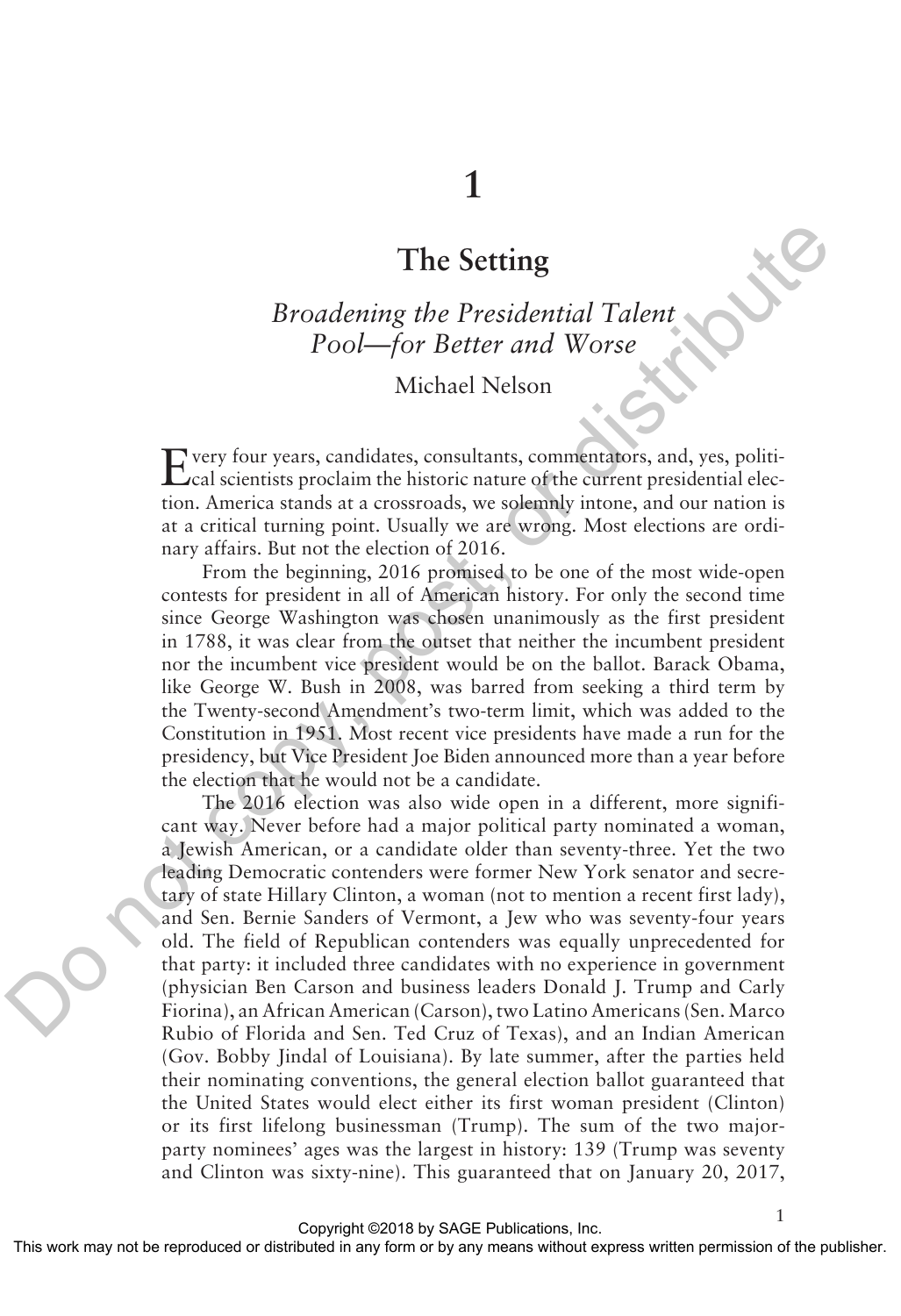#### 2 Michael Nelson

the United States would inaugurate either its oldest or second-oldest newly elected president.

To demonstrate just how remarkable the 2016 election was in the breadth and variety of its pool of candidates, I review the record of the previous two and one quarter centuries of presidential elections to see what answers history long provided to the question of who can be president—that is, what kinds of people have any realistic chance of being elected to the office. I also describe and analyze how that record was transformed by the events of several recent elections, including the elections of 2016. Finally, I briefly assess the ways in which the broadening of the presidential talent pool contributes to and detracts from the presidential selection process.

### **Who Can Be President? The Constitutional Answer**

The first answer to the question of who can be president is in the Constitution, which was written in 1787, ratified in 1788, and implemented in 1789. Article II, section 1, paragraph 5 states:

No person except a natural born Citizen, or a Citizen of the United States, at the time of the Adoption of this Constitution, shall be eligible to the Office of President; neither shall any Person be eligible to that Office who shall not have attained to the Age of thirty five Years, and been fourteen Years a Resident within the United States.

Why the Framers chose to include this list of qualifications—thirty-five years or older, natural-born citizen, and fourteen years a resident—is hard to explain.1 The recorded debates on presidential qualifications at the Constitutional Convention of 1787 are meager. The delegates labored through the first three months of the convention without any apparent interest in establishing qualifications for president. Then, on August 20, Elbridge Gerry of Massachusetts moved that the convention's Committee of Detail recommend such qualifications. Two days later, it did: the president "shall be of the age of thirty five years, and a Citizen of the United States, and shall have been an Inhabitant thereof for Twenty one years."2 On September 4, the newly formed Committee on Postponed Matters offered a revised recommendation, changing "Citizen of the United States" to "natural born Citizen" and "Twenty one years" to "fourteen years a resident." Although no debate or explanation accompanied Gerry's motion or either committee's recommendations, the convention unanimously approved the Committee on Postponed Matters version on September 7. and variety of its polo or canonates, a free them one feedboot and polonical and one quarter centuries of presidential decitors to see what answers history<br>long provided to the question of who can be president-that they w

Why did the delegates decide, late in the game, to insert qualifications for the presidency into the Constitution? Although they never said as much, their actions throughout the convention manifested a consistent principle: a constitution that states qualifications for those who fill an office need not state qualifications for the office itself, but a constitution that states no qualifications for the electors must do so for the elected. In the case of Congress, the need for a qualifications clause for members was agreed on from

Copyright ©2018 by SAGE Publications, Inc.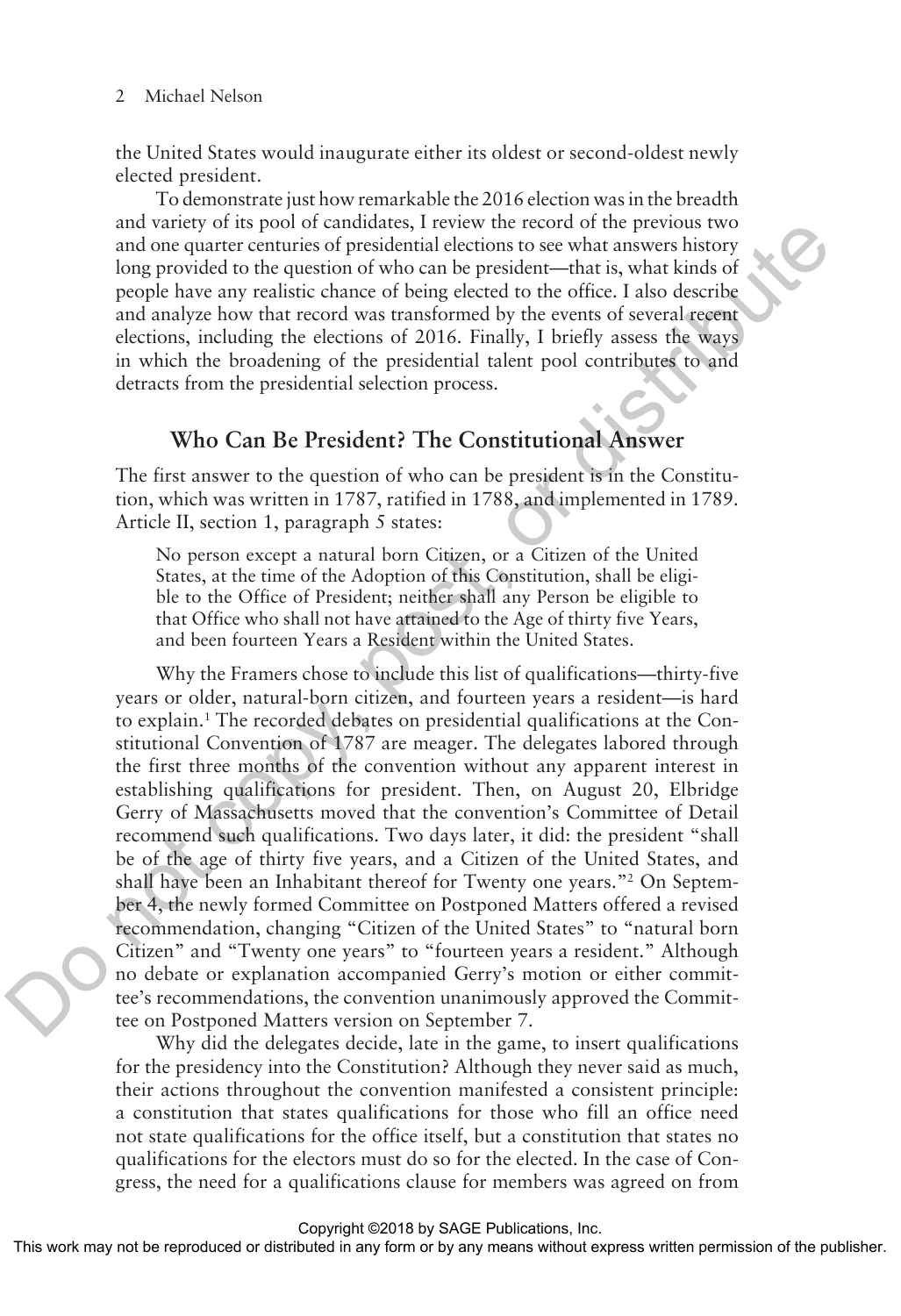the beginning. Conversely, in the case of judges, ambassadors, consuls, ministers, heads of departments, "inferior officers," and other public officials mentioned in the Constitution, no qualifications ever were stated or even proposed. None were needed, the delegates seemed to assume, because these individuals would be selected by constitutional officials for whom qualifications had been established.

The presidency received more varied but no less principled treatment from the delegates. During most of the convention they remained wedded to the idea that the chief executive should be chosen by the legislature. Because age (twenty-five for representatives, thirty for senators), citizenship (at least seven years for a representative, and at least nine years for a senator), and residency (in their state, in either case) requirements were included for members of Congress, the delegates saw no need to establish any for the president. They believed that constitutionally qualified legislators could be counted on not to select an unqualified president.

By midsummer, however, the tide of opinion in the convention clearly had turned against election of the president by Congress. Although it took until September for the Framers to agree that presidents would be chosen by the Electoral College, one thing was certain: however the president was chosen, it would not be by an electorate for which the Constitution stated qualifications. Hence, the logic behind Gerry's motion on August 20 to establish qualifications for the presidency, the two committees' prompt responses, and the convention's willingness to adopt a presidential qualifications clause without controversy.

Such qualifications would have to be high, in the delegates' minds, because of a second principle they deemed relevant: the greater the powers of an office, the higher the qualifications for holding that office must be. Just as senators had to satisfy stiffer eligibility requirements than House members, so would the president have to be more qualified than senators: five years older and five years longer a resident of the United States. As for the requirement that the president be a natural-born citizen, it was not only steeper than the unadorned citizenship requirement for legislators, but it also helped to solve a political problem that the delegates anticipated as they considered how to get the Constitution ratified by the states. proposa. None were been<br>elected the one place as energet seemel to assume the constrained by constructional of<br>Finds for whom qualitiests. Then best showed been estimated more varied but no less principled treatment<br>from

The Framers realized that the presidency they were creating was the closest thing in the new constitution to a king. During the summer, rumors spread across the country that the delegates were plotting to import a foreign prince—perhaps even Frederick, Duke of York, the second son of King George III—to rule the United States. So vexatious did the situation become that the delegates momentarily lifted the convention's veil of secrecy with a leak to the *Pennsylvania Journal*:

[August 22] We are informed that many letters have been written to the members of the Federal Convention from different quarters, respecting the reports idly circulating that it is intended to establish a monarchical government, to send for [Frederick] &c. &c.—to which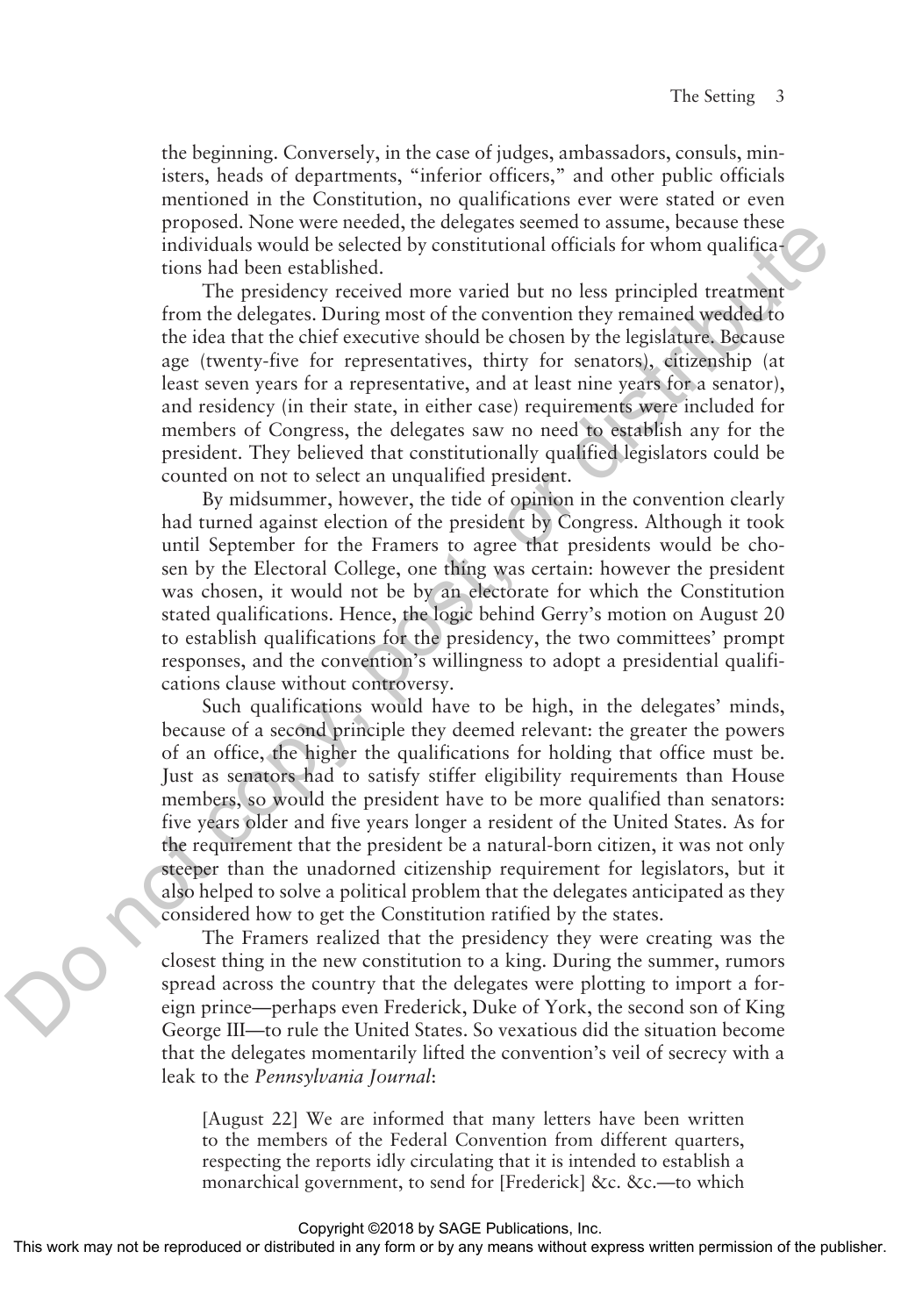#### Michael Nelson

it has been uniformly answered, "though we cannot, affirmatively, tell you what we are doing, we can, negatively, tell you what we are not doing—we never once thought of a king."3

However effective the delegates' squelching of this rumor may have been, they knew that the mere presence of an independent executive in the Constitution would prompt further attacks on its latent monarchical tendencies. If nothing else, they could defuse the foreign-king issue by requiring that the president be a natural-born citizen.

The final reason for setting a special citizenship requirement for the president was the office's power as commander in chief. With troops at his disposal, it was feared that a foreign subversive serving as president could seize tyrannical power or lay down American arms before an invading army. John Jay of New York sent a letter to this effect to George Washington, the president of the convention, on July 25:

Permit me to hint, whether it would not be wise and reasonable to provide a strong check on the admission of foreigners into the administration of our National Government, and to declare expressly that the commander in chief of the American Army shall not be given to, nor devolve upon, any but a natural born citizen.4

One cannot be certain when Washington read Jay's letter or what effect it had. The record shows, however, that on September 2 Washington replied to Jay, "I thank you for the hints contained in your letter."5 Two days later, the Committee on Postponed Matters recommended that the president be "a natural born citizen or a citizen of the U.S. at the time of the adoption of this Constitution," a sharp departure from the Committee of Detail's recommendation, made on August 22, that the president merely be "a Citizen of the U.S."

How does the Constitution's presidential qualifications clause affect the nation's choice of its president? Chiefly by eliminating (in the 2010s) about 60 percent of the population from eligibility: the 146 million who are younger than thirty-five, the 11 million who are undocumented immigrants, and the 29 million who are either naturalized citizens or legal immigrants eligible for citizenship.<sup>6</sup> Partly, too, by muddying the waters of presidential eligibility. "Natural-born citizen" is an especially murky term. At the time the Constitution was written, two meanings could be found in the English common law from which the term was borrowed: *jus sanguinis*, which held that anyone whose parents were citizens was a natural-born citizen, and *jus soli*, which held that one had to be born on a nation's soil to gain this status. American law is more helpful. The Naturalization Act of 1790, for example, provided that "the children of the United States that may be born beyond the sea, or out of the limits of the United States, shall be considered as natural-born citizens." However effective the delegates' syatelohing of this runnor may have been,<br>those positivation would prompt further attends on its latent monarchical readences.<br>If nothing else, they could defase the foreign-king issue by

> The effects of the qualifications clause were felt in 2016. Trump had risen to national political notoriety in 2011 by challenging Obama's bona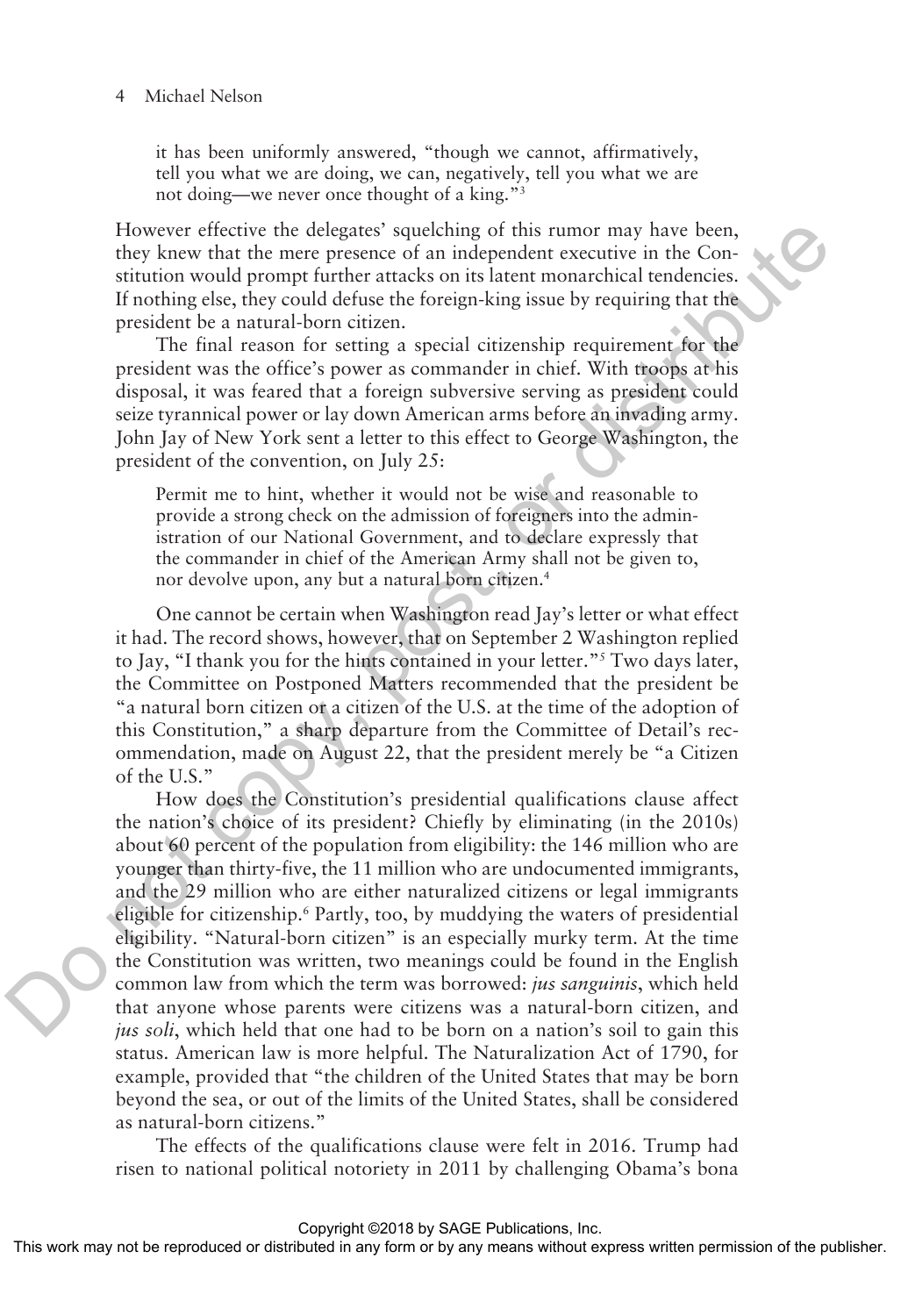fides as a natural-born citizen and demanding to see his birth certificate, fueling the so-called birther controversy. In an interview with Bill O'Reilly of Fox News, Trump said that even if Obama had an American birth certificate, "maybe it says he's a Muslim," mistakenly implying that this would make him constitutionally ineligible if it was true.<sup>7</sup> (It wasn't.) A year after the president released the document in April 2011, Trump tweeted that "an 'extremely credible source' has called my office and told me that @Barack-Obama's birth certificate is a fraud."8 Trump claimed he had dropped the issue by 2016, but when asked in January by CNN's Wolf Blitzer where he thought Obama was born, he said, "Who knows?"9 In a YouGov poll released that month, 53 percent of Republicans answered "not" when asked if "Obama was born in the United States, or not?"10 By suggesting that Obama, an African American, was also a foreigner and a Muslim by birth, Trump arguably was stirring three dark strains in American political culture: racism, xenophobia, and Islamophobia.

Trump also raised questions about Senator Cruz's eligibility to be president. Although anyone born to a U.S. citizen is automatically a citizen by birth, Trump argued that because Cruz was born in Canada and only his mother was a U.S. citizen, Cruz's eligibility was "very precarious."11 "Ted Cruz is an anchor baby in Canada," Trump added, using a crude term to suggest that Cruz's mother wanted him to be born with Canadian citizenship.12 Legal scholars found this argument to be "specious," the term used by former solicitors general Neal Katyal and Paul Clement in a *Harvard*  Law Review article on the subject.<sup>13</sup>

## **Who Can Be President? Career Background**

The answer the Constitution provides to the question of who can be president is not very useful. About 140 million Americans were constitutionally qualified to be president during the 2010s, according to the most recent census. Far more important historically was an unwritten requirement of experience that included recent, prominent service in government. Nearly everyone elected or even nominated by a major political party for president since the founding has been a current or former senator, governor, vice president, general, or cabinet member.<sup>14</sup> Unlike the constitutional qualifications, this requirement was never debated at the convention, much less codified in law. Instead, it emerged from the habits and preferences of the American people. These habits and preferences were challenged in 2016, especially among Republican voters. icial, may be tas a test in the symmally, missionery implying that this would<br>note that the president relaxation and the product of the president relaxation of the symmal content in the symmal content in the symmal conten

> The relative value of each of the traditional career background credentials to would-be presidents has varied over the years in response to changing public expectations. In the early nineteenth century, secretary of state was the leading stepping stone to the Executive Mansion. Starting with Thomas Jefferson, four consecutive presidents held this office between 1801 and 1829. From then until 2012, however, only three secretaries of state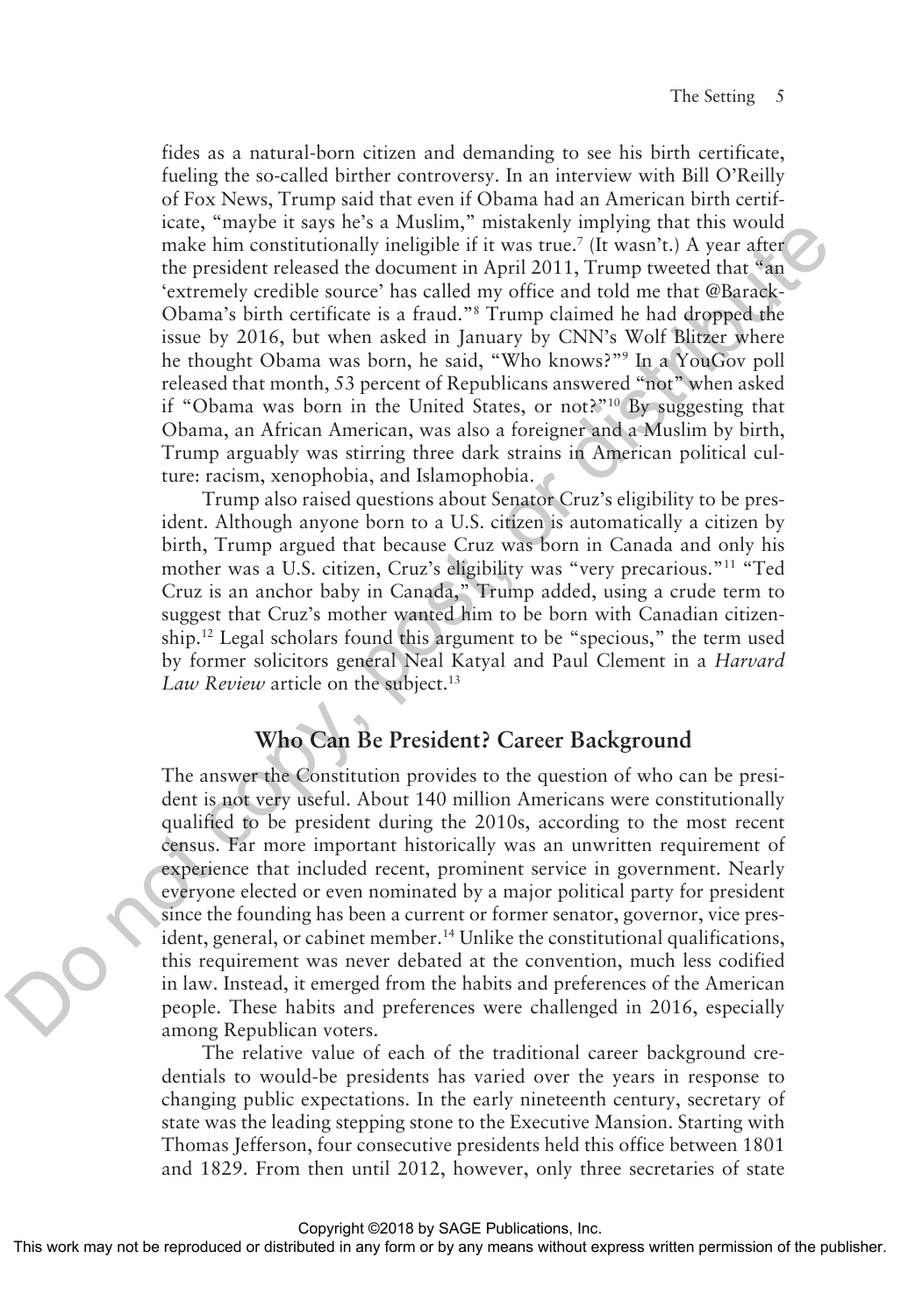were even nominated by a major party, none of whom were serving at the time and none at all since 1884.<sup>15</sup> Indeed, the only cabinet members of any kind to be nominated for president in the twentieth century were chosen about a century ago: Secretary of War William Howard Taft in 1908 and Secretary of Commerce Herbert Hoover in 1928. Hillary Clinton's experience as Obama's first-term secretary of state ended shortly after the 2012 election and, like that of Jefferson and the other early occupants of the position, was preceded by several years in elective office, in her case as a twice-elected senator from New York.

Military general was another much-valued credential for candidates seeking the presidency prior to the twentieth century. Washington, Andrew Jackson, William Henry Harrison, Zachary Taylor, and Ulysses S. Grant all became famous throughout the country as generals. After that, only World War II Supreme Allied Commander Dwight D. Eisenhower was able to use his army service as a presidential springboard. Gen. Wesley Clark sought the Democratic nomination in 2004 and Gen. David Petraeus was a much-discussed potential Republican candidate in 2016. But Clark's bid foundered in the primaries and Petraeus's prospects were undone by scandal.

What modern cabinet members and generals have in common is that they are unelected officials, most of them inexperienced and often uninterested in political campaigning. This was no barrier in the eighteenth and nineteenth centuries, when party leaders controlled the presidential nominating process and nominees did not campaign publicly to get elected. Subsequently, the rise of primaries, joined to new public expectations that candidates run rather than stand for office, placed cabinet members and generals at a disadvantage. Even former general Colin Powell, who was enormously popular in 1996, chose not to undergo the ordeal of a modern presidential campaign. "I never woke up a single morning saying, 'Gee, I want to go to Iowa'," Powell told an interviewer.<sup>16</sup> Hillary Clinton, in contrast, was an experienced vote seeker, having campaigned for Bill Clinton, her husband, in more than a half-dozen elections in Arkansas and two for president of the United States, as well as for herself in two successful Senate elections and a nearly successful campaign for the Democratic presidential nomination in 2008. Many of Clinton's political problems as a candidate in 2016 actually stemmed from her service as secretary of state, notably her improper use of a private email server and her hesitancy in responding to a mob's fatal attack on the American diplomatic compound in Benghazi, Libya. about a century agois secretary on Wav Warstin Tatoward rate in 1993, experience as channels first-term excertary of Commerce Herbert Hoover in 1928. Hillary Climton's experience as Obama's first-term accretizy of state co

Except for Taft, Hoover, and Eisenhower, every president elected from 1876 to 2012 was a current or former senator, governor, or vice president. Each of these offices allows candidates to make a distinctive claim about their qualifications for the presidency. Governors, like presidents, have been chief executives. Senators, like presidents, have dealt with national and international issues. Vice presidents, although lacking independent responsibilities, have stood first in the line of presidential succession and, in most cases,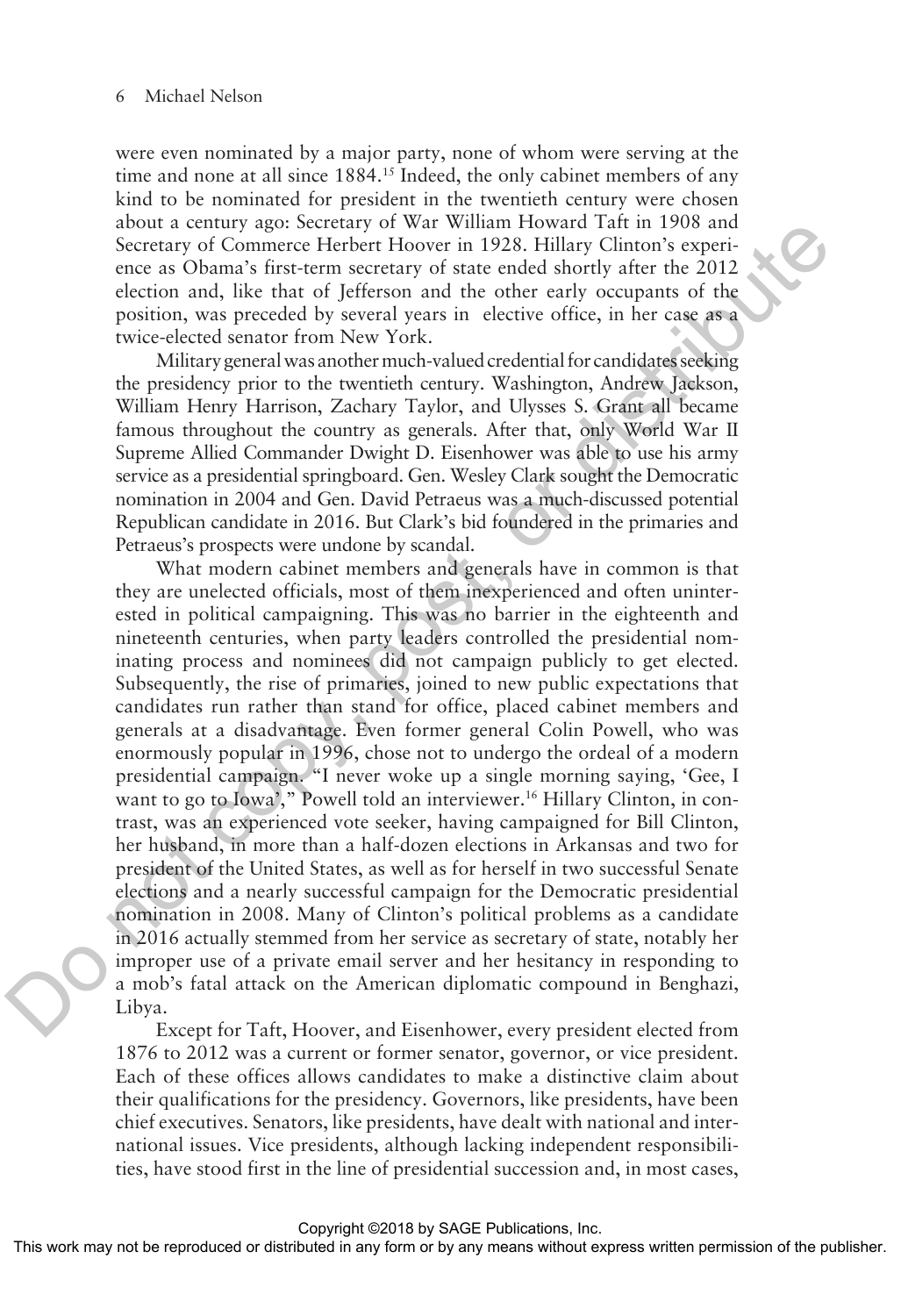were senators or governors before they became vice president. Even the Libertarian Party, which since its formation in 1972 had frequently nominated candidates with little or no prominent political experience, acknowledged the electoral appeal of traditional credentials by choosing two former governors to head its ticket in 2016: Gary Johnson of New Mexico and Bill Weld of Massachusetts. The added credibility they brought to the party helped to raise the Libertarian vote from its usual 1 percent or less in presidential elections to 3 percent.

Over the years, the persuasiveness of the competing claims by senators, governors, and vice presidents waxed and waned. Governors dominated presidential elections in two periods: 1900–1932, when four of seven presidents were governors, and 1976–2004, when four of five presidents were. Compared to state governments, the government in Washington was relatively unimportant during the first period, which preceded the federal government's rise to prominence after the New Deal, and was unpopular during the second, in the aftermath of the Vietnam War and Watergate crisis. Senators, in contrast, dominated the post–New Deal, post–World War II era. In the twelve-year stretch from 1960 to 1972, all eight majorparty nominees for president were either senators or vice presidents who had served in the Senate. In 2008, both major parties nominated senators for president: Democrat Barack Obama of Illinois and Republican John McCain of Arizona. Both candidates, however, stressed their independence from congressional "politics as usual." Interestorial appear of transmision contents are considerably that the positive of Mascharets. The added recolubing the positive by the part help for the sacket in 2016: Gary Johnson of New Mexico and Bill Weld of Maschar

The vice presidency became a leading stepping stone to a presidential nomination when the Twenty-second Amendment was added to the Constitution. By imposing a two-term limit on presidents, the amendment freed second-term vice presidents to campaign actively for president themselves. Richard Nixon in 1960, George H. W. Bush in 1988, and Al Gore in 2000 each won his party's presidential nomination at the end of his second term as vice president. That pattern was interrupted when George W. Bush and Barack Obama chose vice presidents whose presidential ambitions were thought to be in the past and who therefore could serve them free from political distraction. "When you're getting advice from somebody . . . ," said Bush, explaining his choice of Vice President Dick Cheney, "if you think deep down part of the advice is to advance a personal agenda, . . . you discount that advice."<sup>17</sup>

In preparation for the 2016 election, having sought the Democratic nomination twice before without ever exceeding 2 percent of the vote in any primary or caucus, Vice President Biden considered running again for president. But he badly trailed Clinton and Sen. Bernie Sanders of Vermont in fall 2015 polls and was actively discouraged from entering the race by most party leaders and by President Obama. When Biden was slow to take the hint (his son Beau's dying wish was that he run one more time), Obama sent campaign aide David Plouffe to tell the vice president he did not want to see his career "end in some hotel room in Iowa with you finishing third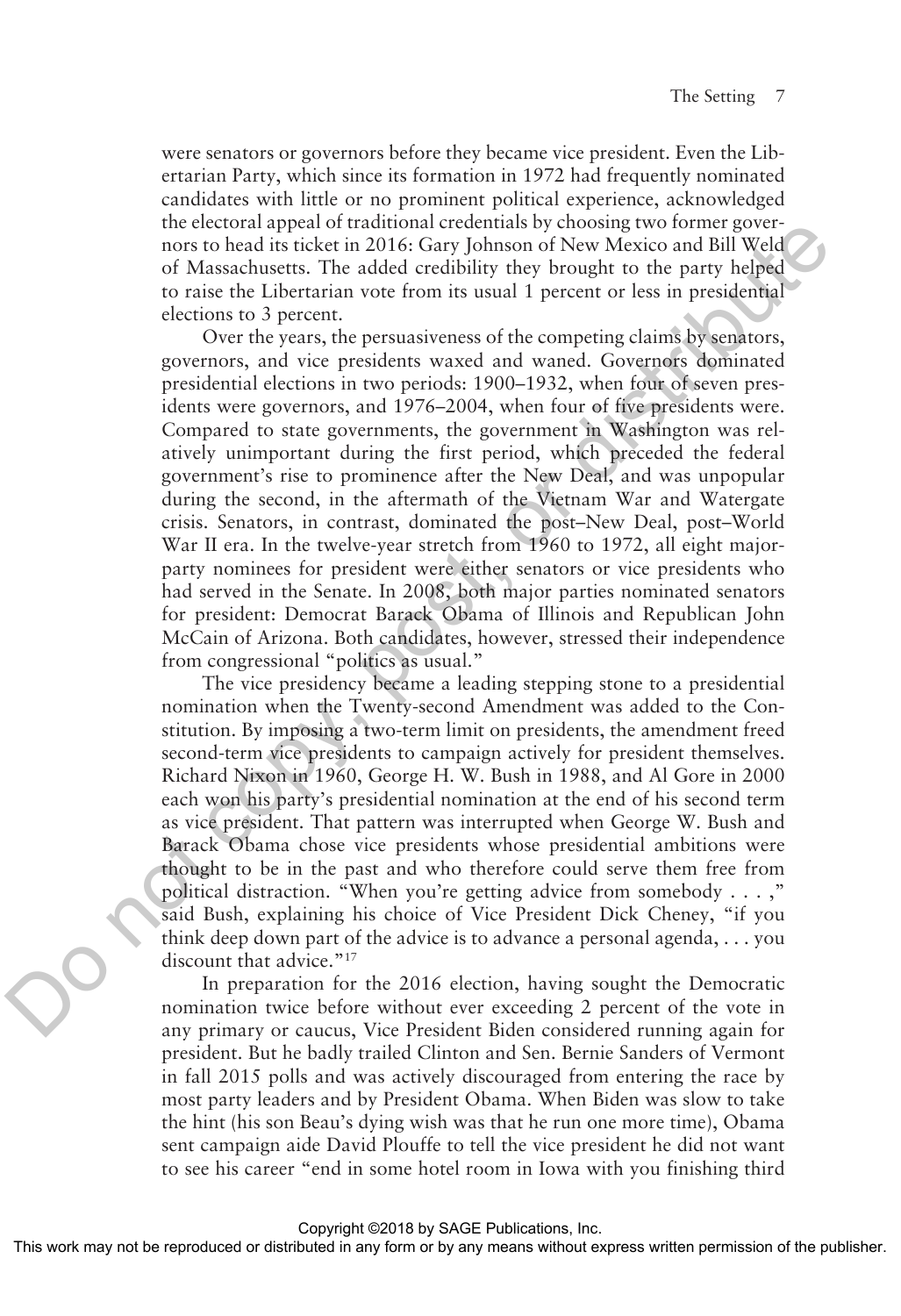behind Bernie Sanders."18 Soon after, Biden announced that he would not run. Restoring the previous pattern of vice presidential selection, both Clinton and Trump chose running mates—Sen. Tim Kaine of Virginia and Gov. Mike Pence of Indiana, respectively—who were young enough (Kaine, age fifty-eight, and Pence, age fifty-seven) that a future presidential candidacy was entirely possible for either or both of them.

Historically, presidential candidates from outside government made only an occasional appearance on the national scene. In 1940, seeking to thwart Franklin D. Roosevelt's quest for a third term, the Republicans nominated business executive Wendell Willkie. In both 1984 and 1988, civil rights leader and ordained minister Jesse Jackson made a determined run for the Democratic nomination. In 1992 and 1996, another well-known business leader, Ross Perot, ran strongly as an independent candidate. None were elected, but a certain *Mr. Smith Goes to Washington*–style romance seemed attached to the idea of finding a president outside the usual political channels. The October 1967 issue of *Esquire* magazine, for example, featured a large photograph of industrialist J. Irwin Miller under the heading "This Man Ought to Be the Next President of the United States." The accompanying article offered a long list of university, corporation, and foundation leaders who were said to have the "honesty, high purpose, and intelligence to be elected president of the United States."19 and vooi, same fertie or including, respectively—wind were young enoughly and painting (Kaine, age fifty-septh, and Penec, age fifty-several that a future presidential<br>candidary was entrely posside for either or both of t

In 2016, the Democrats followed the traditional pattern, limiting their choice to two high-ranking government officials—Clinton and Sanders. Even the announced candidates whose campaigns failed to ignite fit the traditional profile: former governor Martin O'Malley of Maryland, former senator Jim Webb of Virginia, and former governor and senator Lincoln Chafee of Rhode Island. "Make a virtue of her longevity," urged the Clinton campaign's communications director in an internal memo. "Embrace all the Clinton-ness—the forty years in politics, the decades on the national stage."20

The GOP went in an entirely different direction. None of the nine former or current governors in the race—including those who held the position in major states such as Texas, Florida, New York, Ohio, New Jersey, Virginia, and Wisconsin—gained much traction for their candidacies. Of the five current or former senators who ran, only Cruz remained in the contest as late as March 16. None of these high-ranking officials led in polls of Republican voters at any point during the twelve months preceding the GOP convention.<sup>21</sup> In fact, the only candidates who ever did hold the lead in this period were retired pediatric neurosurgeon Ben Carson (briefly) in the summer of 2015 and businessman Donald Trump from that point on.

Trump's candidacy was initially regarded as a "sideshow" by mainstream media outlets. On the morning of his announcement, "anchors on CNN and elsewhere openly doubted that he would actually run."22 The *Huffington Post* refused for months to "report on Trump's campaign as part of [our] political coverage. Instead we will cover his campaign as part

Copyright ©2018 by SAGE Publications, Inc.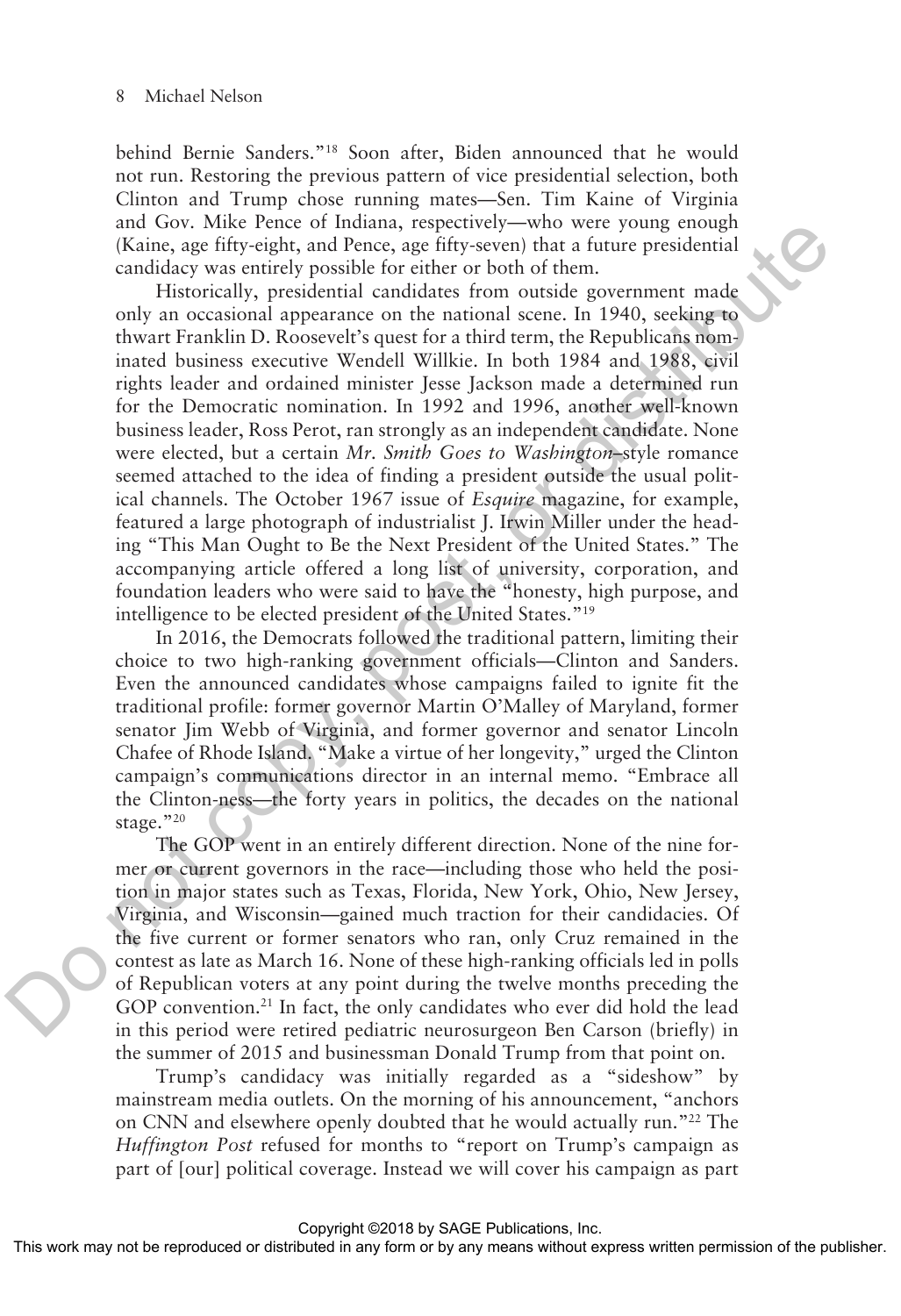of our entertainment section."23 Yet Trump's attractiveness as a candidate in 2016 stood squarely at the confluence of two roaring political rivers: the mood at his party's grassroots and his iconoclastic, celebrity-based personal appeal. The ascendant Tea Party movement within the Republican Party that had helped the GOP win control of the House of Representatives in 2010 and the Senate in 2014 was not just anti-Washington, the national sentiment that had elevated governors above senators in most presidential elections since 1976. It was anti-government in all its forms. As someone who had never held public office, Trump could appeal to primary voters as a complete outsider committed to clean up "the mess in Washington" or, in his more vivid phrase, to "drain the swamp." Trump was already well known as a best-selling author of braggadocious business books, a frequent talk show guest, the host of the popular NBC television series *The Apprentice* and *Celebrity Apprentice,* and an occasional character in blustery World Wrestling Entertainment (WWE) staged confrontations. Former Florida governor Jeb Bush and Hillary Clinton are "controlled by those people," declared Trump, referring to wealthy individuals and interest groups. "Trump has none of those people. I'm not controlled. I do what's right for the people."24 On the eve of the campaign, in a September 2015 *Washington Post*/ABC News poll, 58 percent of Republicans said they would prefer "someone from outside the existing political establishment" to "someone with experience in how the political system works."25 "Do you want someone who gets to be president and that's literally the highestpaying job he's ever had?" asked Trump, whose Secret Service codename was "Mogul."26 appear. The saccetuative ratios of Representatives in<br>that hall helped the GOP win control of the Flosue of Representatives in<br>2010 and the Srants and cleveted governors above sentators in most presidential<br>elections sinc

Trump's freewheeling comments on a whole range of issues and rival candidates impressed many voters as evidence of "authenticity," undiluted by normal political constraints. Exceeding the bounds of previously accepted political rhetoric, Trump dismissed Republican opponents Cruz as "Lyin' Ted," Rubio as "Little Marco," and Bush as "low-energy," and labeled Democrats Clinton and Sanders as "Crooked Hillary" and "Crazy Bernie" all of which delighted his massive crowds and the hordes of blue-collar Republicans who supported him in the primaries. So did Trump's promises to halt illegal immigration from Mexico, which he said "is sending people that have lots of problems. . . . [T]hey're bringing drugs, they're bringing crime. They're rapists."27 In addition to promising to "build a great, great wall on our southern border" and "have Mexico pay for that wall," Trump demanded repeal of the North American Free Trade Agreement and a "total and complete shutdown of Muslims entering the United States."28 Of the "at least 11 million people that came in this country illegally," he said, "They will go out."29 In the global war on terror, Trump declared, "Torture works. . . . Water boarding is fine, but it's not nearly tough enough."<sup>30</sup>

To the white working-class voters who had gradually been moving from the Democratic Party to the GOP since Richard Nixon was elected president in 1968, the Republican leadership's longstanding support for entitlement

Copyright ©2018 by SAGE Publications, Inc.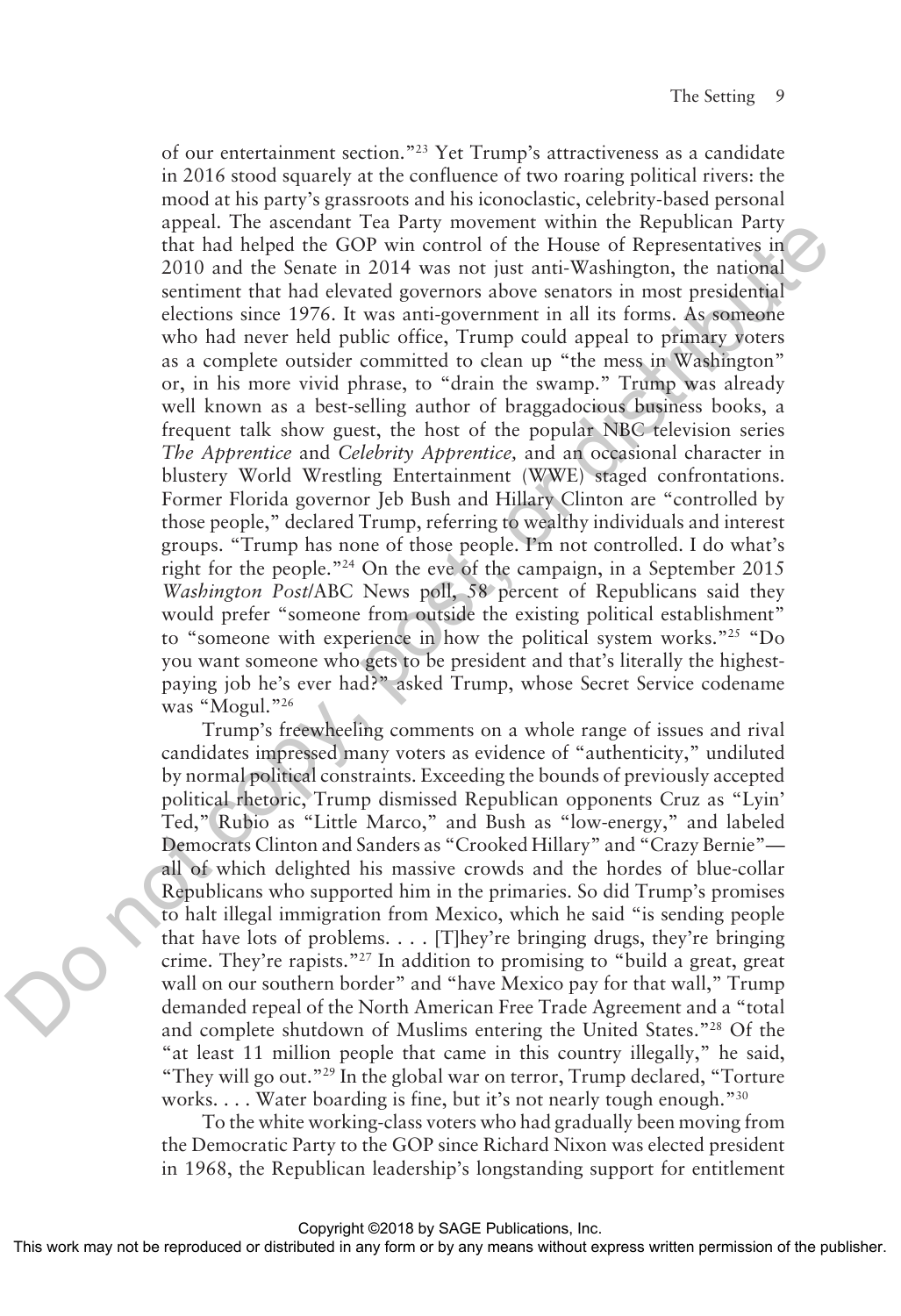reform, restrictions on abortion, an assertive foreign policy, and free trade was tolerable at best, objectionable at worst. These voters had supported nominees such as McCain, Romney, and the Bushes despite, not because of, the party orthodoxy on these issues. They cheered when Trump said that Social Security and Medicare "are here to stay" and "I'm not going to cut [them] like every other Republican," declared that "millions of women are helped by Planned Parenthood," claimed that former Republican president George W. Bush "lied" about weapons of mass destruction as a pretext for waging war against Iraq in 2003, and favored protectionist trade policies.<sup>31</sup> With their income, security, and social status in gradual decline, blue-collar whites applauded Trump's attacks on the "political correctness" that they saw as conferring privileged status on racial and ethnic minorities. As for Trump's wealth and professed willingness to pay for his own campaign, these were widely interpreted by grassroots Republicans as evidence that he could not be bought.<sup>32</sup>

Trump's inexperience as a candidate who had not been vetted in previous campaigns was tested in the general election when the electorate included Democrats and independents as well as Republicans. Only 23 percent of Democratic voters and 40 percent of independent voters said they preferred "outside" status to political "experience." When Trump attacked Clinton in their third debate by saying, "The one thing you have over me is experience, but it's bad experience, because what you've done has turned out badly," Clinton rejoined, "He raised my thirty years of experience. . . . On the day when I was in the Situation Room, monitoring the raid that brought Osama bin Laden to justice, he was hosting 'Celebrity Apprentice.' So I'm happy to compare."<sup>33</sup> As Trump's performance demonstrated in all three fall debates, during which he had to hold the floor for a combined two hours as compared with the relatively few and scattered minutes that were his share of the multicandidate Republican primary debates, his knowledge of public policy appeared skin deep at best. Indeed, the one aspect of the presidency Trump seemed to look forward to—the one most closely related to his business career—was negotiating deals with foreign leaders.<sup>34</sup> the party of<br>thoseoly on these issues. In eye merets with retunning sate that<br>there is sagred with the stering theory of the Republican  $\gamma^*$  declared that "millions of vontern are<br>pheopled by Planand Parenthood," claime

None of these limitations prevented Trump from being elected president. Many voters cut him the kind of slack concerning language and behavior that they more readily accord to celebrities from the entertainment world (not to mention the world of professional wrestling) than to career politicians. "I could stand in the middle of Fifth Avenue and shoot somebody and I wouldn't lose voters," he claimed, an exaggeration that contained a grain of truth.35 To be sure, election day exit polls showed that among voters who regarded having "the right experience" for the office as "the most important candidate quality" in making their choice, 90 percent supported Clinton. By contrast, only 8 percent of those voters supported Trump. But among the roughly twice as many people who placed the highest value on electing the candidate who would bring "needed change" in government, 83 percent voted for Trump, compared to the 14 percent who voted for Clinton.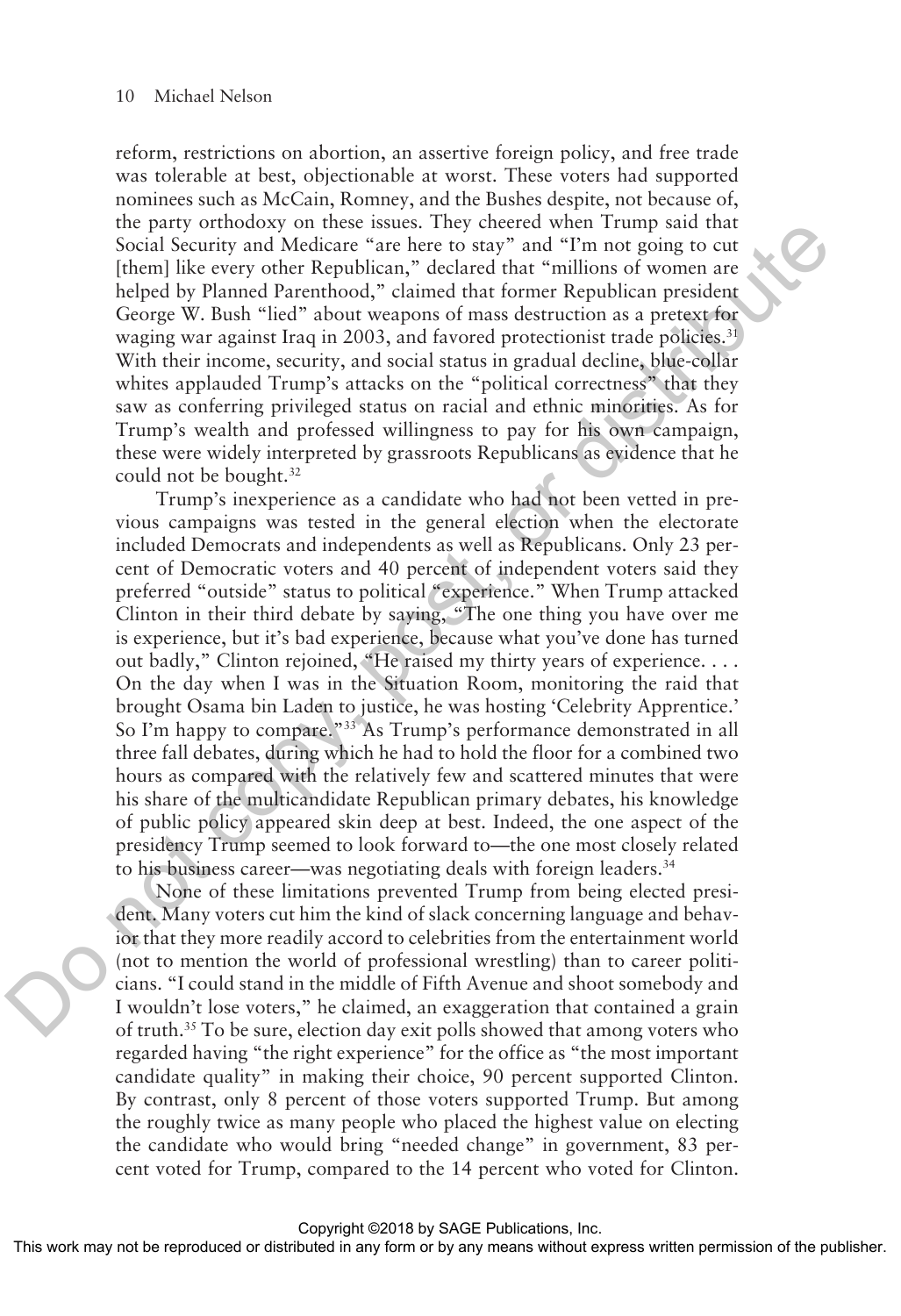Remarkably, 20 percent of those who said Trump lacks "the temperament to serve effectively as president" voted for him, along with 21 percent of those who said he is not "honest and trustworthy" and 18 percent of those who said he is not "qualified to be president."<sup>36</sup>

### **Who Can Be President? Social Background**

Even among those potential presidential candidates with the requisite career background to be taken seriously, a further set of criteria long defined the field of eligible contenders: the social background characteristics traditionally associated with presidents.

From the first presidential election in 1788 to the fifty-fifth presidential election in 2004, every president—indeed, every major-party nominee for president—was white. In addition, all were men and at least nominally Christian. All were older than forty and younger than seventy at the time of their inauguration. Taken together, barriers of race, gender, religion, and age prevented more than half of the adult population and a large share of its political leaders from being seriously considered for the presidency.

Not every lesson from this long history was discouraging even at the time, however. Starting in the latter half of the twentieth century, a host of other longstanding social barriers to the presidency fell. In a book published on the eve of the 1960 presidential campaign, the distinguished political scientist Clinton Rossiter offered a catalog of historically grounded "oughts" and "almost certainly musts" for would-be presidents that included: "northerner or westerner," "lawyer," "more than forty-five years old," "less than sixty-five years old," "Protestant," "a small-town boy," and "a self-made man."<sup>37</sup>

None of these barriers remained standing by year's end. In November 1960, forty-three (not forty-five) year-old John F. Kennedy, a rich (not selfmade), urban (not small-town), Roman Catholic (not Protestant) candidate with no law degree, was elected president. Subsequently, from 1964 to 2012, southerners Lyndon B. Johnson, Jimmy Carter, George H. W. Bush, Bill Clinton, and George W. Bush won seven of thirteen presidential elections. Five of the nine presidents in this era—Johnson, Carter, Reagan, and both Bushes—were not lawyers. Reagan was divorced ("an ought not to be" on Rossiter's list of the country's unwritten rules). The class backgrounds of these presidents could not have been more varied. The Bushes were born into wealth; Johnson, Carter, and Gerald R. Ford grew up in middle-class families; and Nixon, Reagan, Clinton, and Obama were sons of the working class. Obama was African American. Two women, Democratic representative Geraldine Ferraro of New York in 1984 and Republican governor Sarah Palin of Alaska in 2008, were nominated by their party for vice president in this period and one, Hillary Clinton, nearly won the Democratic presidential nomination in 2008. In 2016, Ted Cruz said that if he secured the GOP nomination, his running mate would be Carly Fiorina.<sup>38</sup> who sain ne is not quanned to be pressident.<br> **EVen among those control specified the actival Background**<br> **EVen among those posterial presidents** reading the control beaching the requisite control<br>
For the field of eligi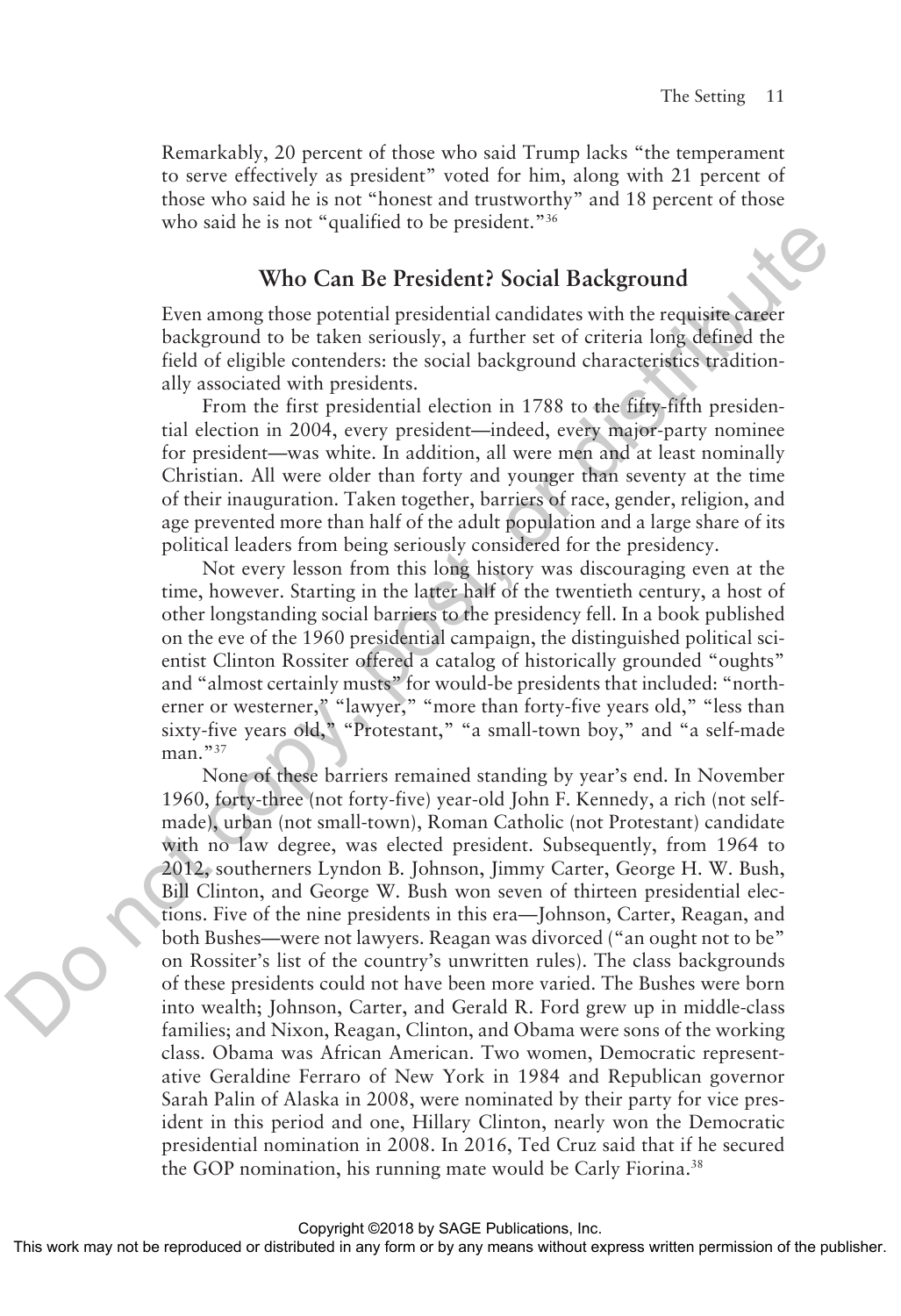Barriers typically fell during the half-century beginning in 1960 in one of four ways, most of which were relevant to the 2016 election: vice presidential succession, changing social tolerance, facing the issue, and positive bias.

#### Vice Presidential Succession

Vice presidential succession to the presidency was one means of toppling social barriers to the presidency. After Whig Party nominee Zachary Taylor of Louisiana was elected in 1848, no southerner was nominated for president by a major party for more than a century. Intense opposition among southern whites to the nationally popular civil rights movement of the 1950s and early 1960s made it seem even less likely that either the Republicans or Democrats would nominate a southerner any time soon. The vice presidency, however, was a different matter. Kennedy of Massachusetts added Johnson of Texas to the ticket in 1960 to help carry the South. Three years later, Johnson succeeded to the presidency when Kennedy was assassinated. Defying regional stereotype, the new president became an ardent champion of civil rights. By the time Johnson ran for a full term in 1964, anti-southern prejudice had nearly vanished from the electorate. Jimmy Carter of Georgia, Bill Clinton of Arkansas, and the two Bushes of Texas won six of the eight presidential elections between 1976 and 2004. Vice Presidential Succession<br>
voice presidential succession to the presidency was one means of<br>
coppling social barries to the presidency. After Wig Party political<br>
cominated or presidence and a compression of the contro

Since Johnson, no vice president has succeeded to the presidency as the result of a presidential death—a remarkable record considering that from 1841 to 1963 presidents died in office an average of once every fifteen years. On October 28, 2015, the previous record for the longest period in American history without a presidential death—fifty-one years, eleven months, and five days, set during the founding era—was broken.39 What accounts for the current era of presidential longevity? Regarding natural death, the marathon nature of the modern election process all but guarantees that whoever wins is in good health, despite a Trump campaign ad's farfetched claim that "Hillary Clinton doesn't have the fortitude, strength or stamina to lead in our world."40 And if the strains of office wear down the president, the best medical care is always at hand. As for assassination, the security that surrounds the presidency has gotten tighter and tighter, shattering the old axiom that anyone willing to die in the effort could get close enough to the president to fire a fatal shot.

#### Changing Social Tolerance

The second way social barriers have fallen is through growing social tolerance. Like being a southerner, being divorced was long considered a disqualifier for the presidency. As recently as a half-century ago, when Democratic nominee Illinois governor Adlai Stevenson was defeated in 1952 and 1956, and Gov. Nelson Rockefeller of New York unsuccessfully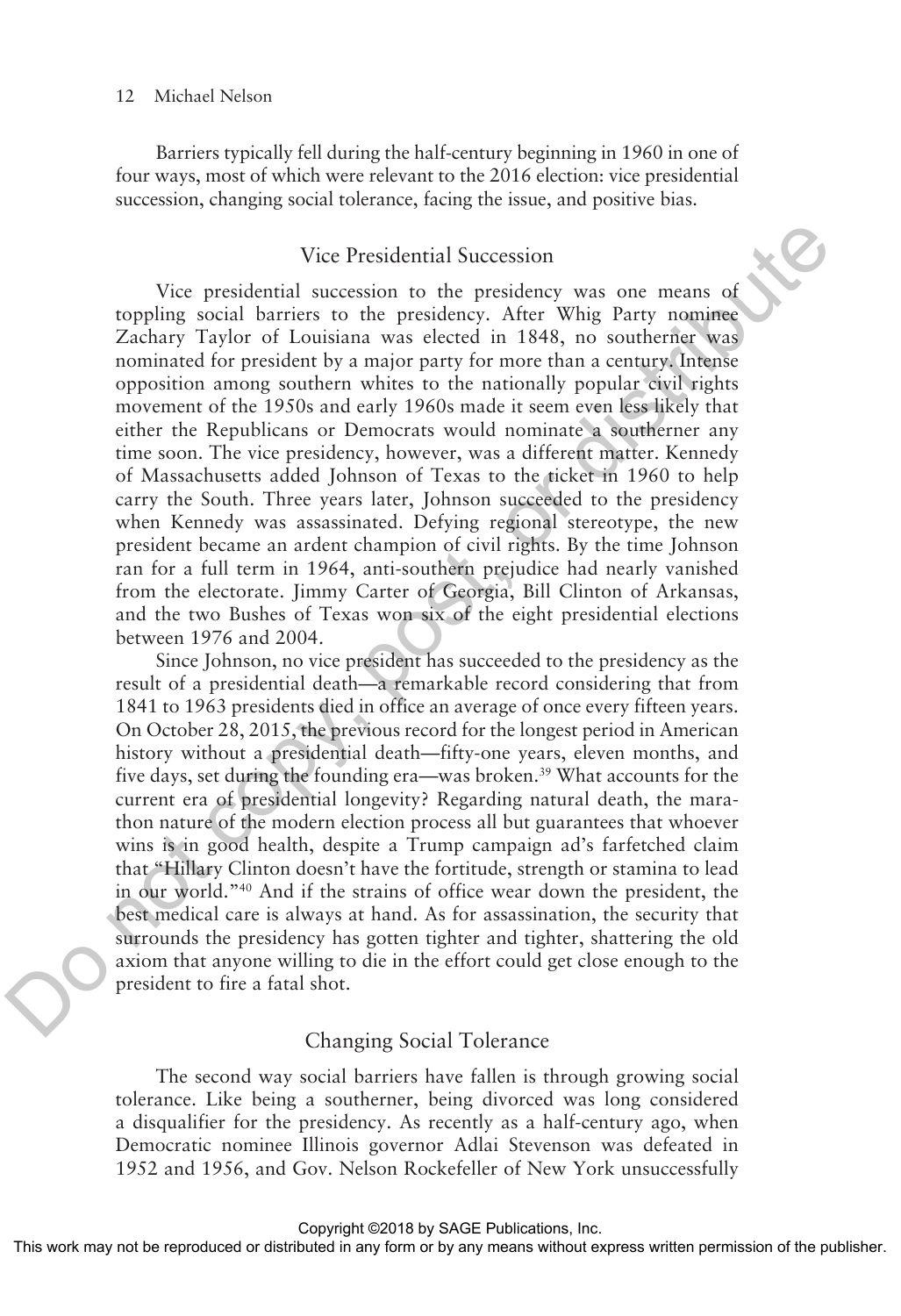sought the Republican nomination in 1964 and 1968, divorce proved an insuperable obstacle to presidential candidates. In 1980, however, Reagan was elected president with scarcely a hint that his divorce from actress Jane Wyman should be held against him. Society's tolerance for divorce had grown so great during the late 1960s and 1970s that it was no longer a barrier by the time Reagan ran.

Trump's path to the White House in 2016 was unobstructed by his two divorces. He paid a greater price in the general election for his many degrading comments about and behavior toward women—conduct about which Americans had grown *less* tolerant in recent years. Before entering politics, Trump had a long history of making dismissive remarks about women in public forums such as shock-jock Howard Stern's national radio show. (He even agreed with Stern's characterization of daughter Ivanka as "a piece of ass.")41 In September 2016, a Clinton campaign ad showed young girls looking in the mirror over audio recordings of Trump making remarks such as "she's a slob," "she ate like a pig," and "a person who is flat-chested, it's very hard to be a 10." The ad concluded: "Is this the president we want for our daughters?"42 Most astonishing, in a video-recorded 2005 conversation with *Access Hollywood* host Billy Bush that became public in October 2016, Trump bragged that when he saw beautiful women, "I just start kissing them. . . . And when you're a star, they let you do it. They let you do it. . . . Grab 'em by the pussy. You can do anything."43 Wyman solute de neu aggaruns, non-<br>
grown so great during the late 1960s and 1970s that it was no longer a<br>
barrier by the time Reagan ran,<br>
barrier by the constructed by his two<br>
diverses. He paid a greater price in the

Concerning religion as a social barrier, in 2000, Democratic presidential candidate Al Gore chose Sen. Joseph Lieberman of Connecticut as the first non-Christian nominee for vice president. In election day exit polls, 72 percent of voters said they thought Lieberman's Jewish religion would make him neither a better nor a worse vice president, and of the remaining 28 percent, twice as many thought it would make him a better one.<sup>44</sup> In February 2007, only 7 percent of respondents to a Gallup poll said that they would not vote for "a generally well-qualified person for president who happened to be Jewish." But more than half—53 percent—said they would not vote for an atheist.<sup>45</sup> Eight years later, the resistance to a Jewish president remained at 7 percent and the share opposed to voting for an atheist fell to 40 percent, with 76 percent of younger voters and 64 percent of Democrats (but only 45 percent of Republicans) willing to support a nonbeliever.46

In 2016, Bernie Sanders became the first Jewish candidate to win a presidential primary or caucus by sweeping to victory in New Hampshire and going on to win twenty-two more contests, finishing a strong second in the battle for the Democratic nomination. Sanders's Jewishness proved no obstacle. Nor, at least among Democrats, did his expressed decision to be "not actively involved in organized religion" as an adult or his answer to late-night television host Jimmy Kimmel's question about whether he believed in God: "What my spirituality is about is that we're all in this together and it's not a good thing to believe that as human beings we can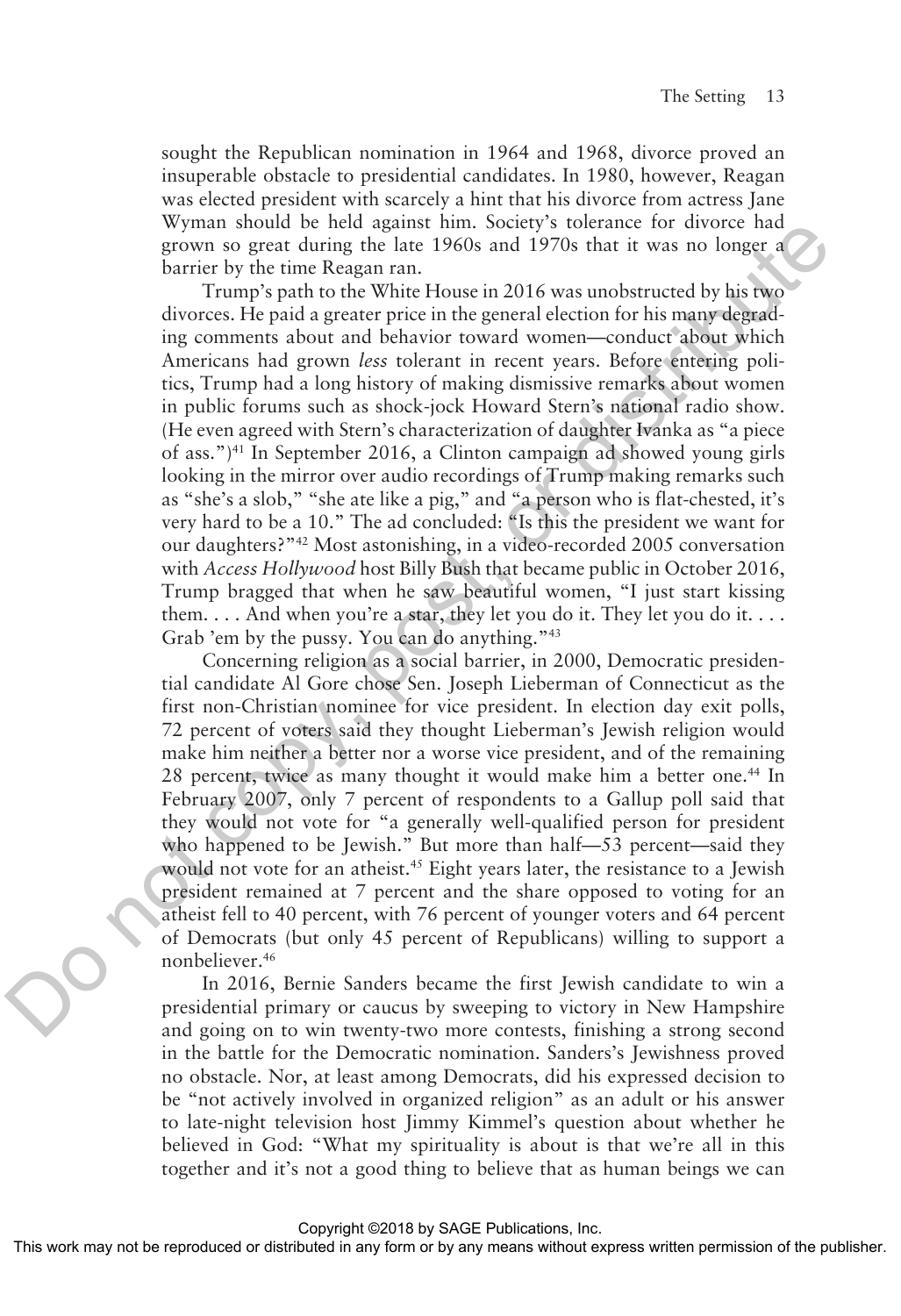turn our backs on the suffering of other people. This is not Judaism."47 In a general election, however, Sanders's self-identification as a strongly secular person might have cost him substantially more votes than his Jewish upbringing.

Looking ahead, additional historical barriers to a major-party nomination for the presidency may be cracking in the face of changing social attitudes. In 2015, 74 percent of Americans said they would be willing to vote for a "gay or lesbian" candidate for president, up from 67 percent in 2011. Among younger voters and Democrats, the proportion was even higher: 85 percent and 84 percent, respectively; among Republicans, it was 61 percent. As a result of the 2016 election, one openly lesbian, gay, bisexual, or transgender (LGBT) senator and six LGBT representatives were serving in Congress—all of them Democrats. Oregon elected the nation's first bisexual governor, Democrat Kate Brown.

In the same 2015 poll, 60 percent of respondents said they would be willing to vote for a Muslim for president. Again, the numbers for young voters (76 percent) and Democrats (73 percent) were considerably higher than for other groups, and that still left 38 percent of all voters (and 55 percent of Republicans) whose views were consistent with Republican contender Ben Carson's statement that "I would not advocate that we put a Muslim in charge of this nation."48 Three Muslims, all of them House Democrats, were elected to the 115th Congress. One might reasonably forecast that if present trends continue (always a dangerous assumption), at some point in the future, as younger cohorts replace older ones in the electorate and more members of these historically disfavored groups win prominent elective office, the nation will regard without prejudice its first atheist, LGBT, and Muslim candidates for president. moning annead, additional historical barriers to a major-party nominate<br>to for the presidency may be cracking in the face of changing social atti-<br>to note for a "gay or lesshan" candotte for the face of changing content<br>an

### Facing the Issue

Facing public prejudices squarely was the strategy John F. Kennedy employed to overcome widespread prejudice against a different religious group, Roman Catholics, in 1960. Although adherence to Protestant Christianity was a requirement for office in several states at the time of the nation's founding, the Constitutional Convention voted unanimously that "no religious Test shall ever be required as a Qualification to any Office or public Trust under the United States." In practice, however, all thirty-four presidents from Washington to Eisenhower had been Protestants, at least in name.

Kennedy's strategy, unusual in an era when entering presidential primaries was generally regarded as a sign of political weakness, was to enter several in order to convince the leaders of his party (many of them Catholic themselves) that a Catholic could win. In the midst of his crucial primary campaign in overwhelmingly Protestant West Virginia, Kennedy told a television audience in May 1960: "When any man stands on the steps of the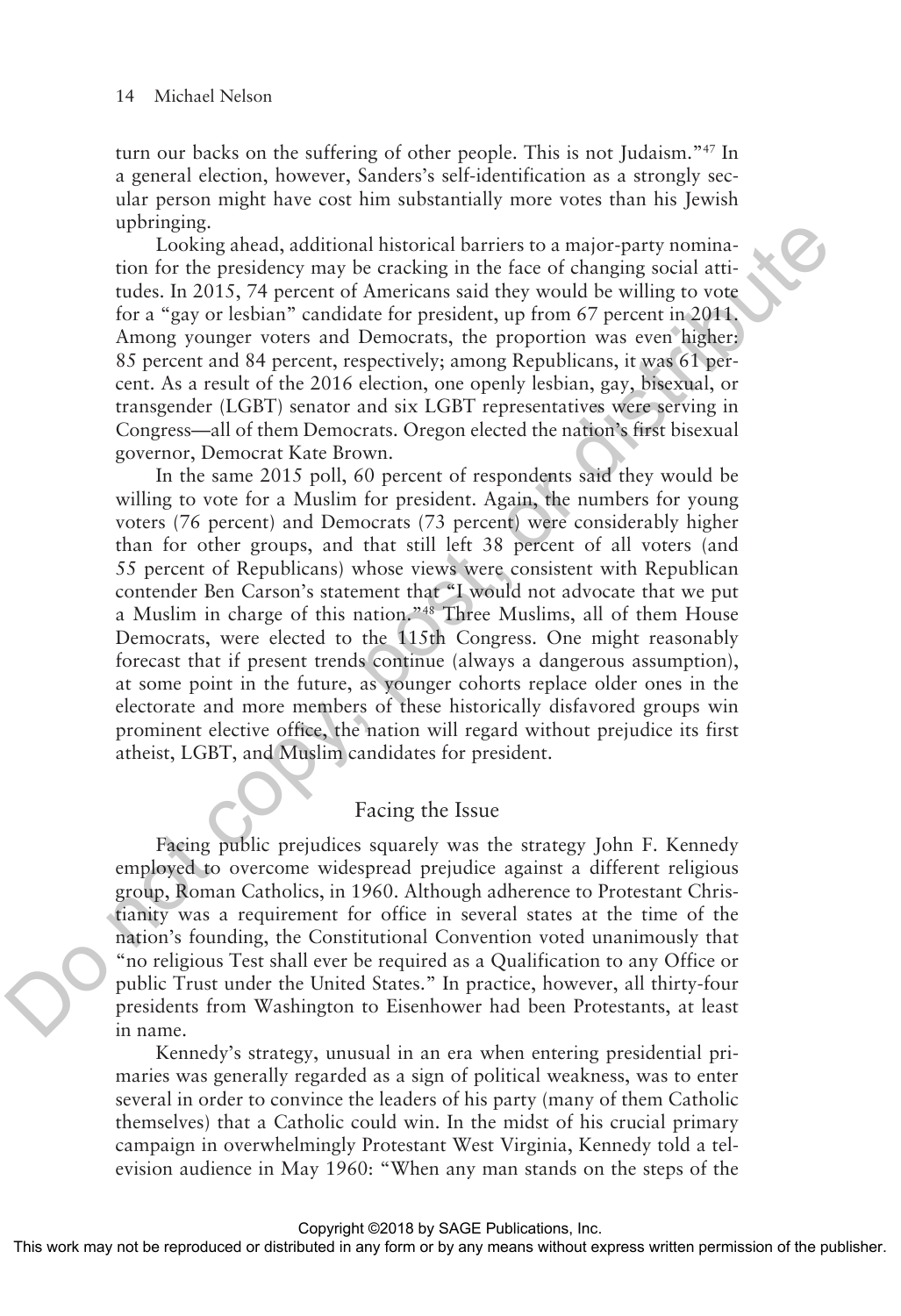Capitol and takes the oath of office as President, he is swearing to support the separation of church and state."49 In September, again with cameras rolling, he addressed the Greater Houston Ministerial Association, declaring: "I do not speak for my church on public matters; and the church does not speak for me."50 In 1958, 24 percent of Americans said they would not vote for any presidential candidate "who happened to be Catholic." Soon after Kennedy was elected, that number fell to 13 percent and, by 1969, to 8 percent. By 2011, it was a negligible 7 percent.<sup>51</sup>

The candidate who faced the most difficult religious challenge after Kennedy was former Republican governor Mitt Romney of Massachusetts, who first sought his party's nomination in 2008 and won it in 2012. In a 2007 Gallup poll, 24 percent said they would not vote for a Mormon. Kennedy's mission as a Catholic in 1960 had been to convince voters that his religion did not matter. Romney's challenge was different: to persuade white evangelical Christians, who expect candidates to speak freely about their faith and constitute a large share of the Republican primary electorate, that he was one of them. In a much-publicized speech in December 2007, Romney declared, "I believe that Jesus Christ is the Son of God and the Savior of mankind."<sup>52</sup>

Age was another unwritten barrier to the presidency, less so for younger candidates than for older ones. The Constitution includes a minimum age requirement for the presidency but places no limit on how old a president can be. The voters had a different take on the matter. An August 2007 Gallup poll offered a national sample of Americans a long and varied list of social and career characteristics of potential presidential candidates and asked if each "would be a desirable characteristic for the next president to have, an undesirable characteristic, or if it wouldn't matter much to you either way?" Of the twenty characteristics on the list, a majority of voters identified only two as undesirable. One was employment as a "government lobbyist." The other was being "70 years of age or older." Although an identical 52 percent of voters found both characteristics to be undesirable, 19 percent said lobbying experience was desirable, compared with only 5 percent who said this about age. $53$ mg: 1 ato lots opera for my function by the metric material and eccate the contrete from the president in the system and the system and the system and the system and the system of the random spectra. By 2011, it was a nei

Unlike other social background characteristics, commentators felt comfortable raising doubts about John McCain's age when he sought the presidency in 2008. (McCain was seventy-two). "McCain's Age Is a Legitimate Issue" was the headline of one typical article; another was titled "Is McCain Too Old to Be President?"54 Pundits trotted out actuarial tables attempting to prove that men of McCain's age and medical history were likely to deteriorate or die during the four to eight years that he would serve as president.55 Comedians added to McCain's woes. David Letterman, for example, said, "He's the kind of guy who picks up his TV remote when the phone rings."56

McCain worked hard to overcome, through words and actions, the political stigma of age. He chose to hang a lantern on his problem with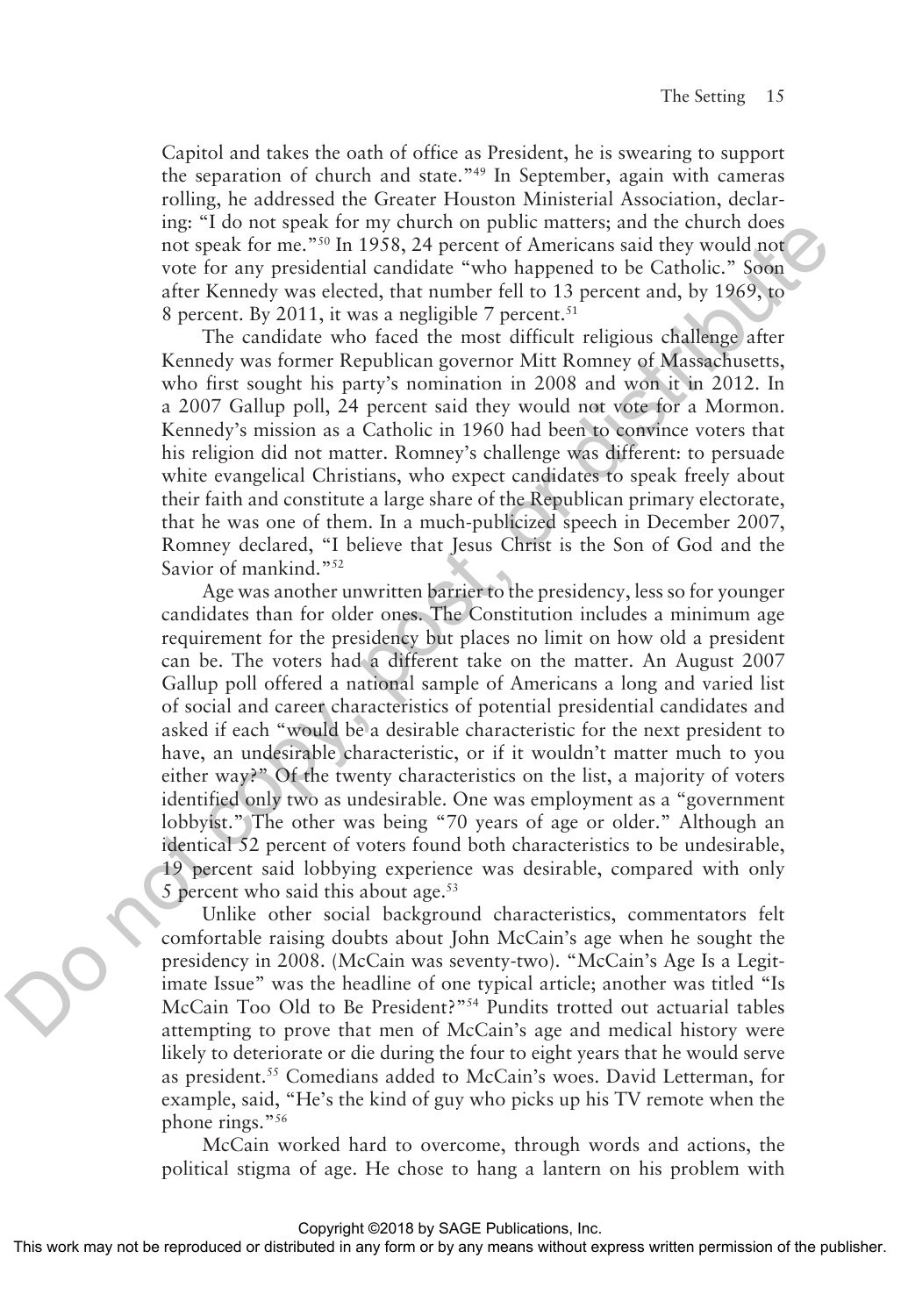humor, joking that he was "older than dirt" and leaving "the old soldiers' home for one last charge."<sup>57</sup> More seriously, his campaign days were long and vigorous, and he asked voters to regard age as a proxy for experience. "My friends, I'm not the youngest candidate," he told a Wisconsin primary crowd, "but I am the most experienced."58 In the end, McCain overcame enough of the concerns about his age to win the Republican nomination.

Concerning race, after two centuries of being closed to African Americans, the doors of the White House at last were ready to be opened when Obama announced his candidacy for president in February 2007. Americans had grown accustomed, at least notionally, to the idea of an African American president. "Colin Powell's flirtation with a presidential run was a critical turning point in this shift in white attitude," noted sociologist Orlando Patterson, "effectively priming the nation for the possibility of a black candidate."59 Steeply increasing numbers of constituencies with white majorities had elected African Americans to office, including Illinois, which sent Obama to the Senate with 70 percent of the vote in 2004.<sup>60</sup> In a February 2007 Gallup poll, 94 percent of voters said they were willing to support a "generally well-qualified" African American for president, a number that had risen sharply since 1937, when only 33 percent said they would.<sup>61</sup>

Most political experts assumed that Obama's main challenge in seeking the Democratic nomination would be to win votes from whites. Yet his candidacy initially was greeted with greatest skepticism in the African American community. "You can't take black people for granted just 'cause you're black," warned activist philosopher Cornel West.<sup>62</sup> The forty-twomember Congressional Black Caucus initially split down the middle between Obama and Hillary Clinton, with older members from the civil rights era, most of them representing majority black districts, supporting Clinton.<sup>63</sup> African American voters initially favored Clinton as well, by 46 to 37 percent in a November 2007 *Wall Street Journal*/NBC News poll.64 Like the older black leaders, they doubted that Obama could receive enough white votes to be elected.<sup>65</sup> Consequently, Obama approached the January 2008 Iowa caucuses knowing that he needed to win the overwhelmingly white state to demonstrate that whites would vote for a black man for president. He succeeded, finishing first by a healthy margin. Right after Iowa, both candidates' internal polls showed Obama garnering support from 75 to 80 percent of African American voters.<sup>66</sup> In the crucial January 26 South Carolina primary, Obama won nearly 80 percent of the black vote. any trienary<br>and van the solution the state of the state of the controlleration<br>condition in the ment sceptive condition is the state of the content<br>matrix condition is considered to the state with experimental and the<br>co

If Obama rallied black voters by first winning the votes of whites, he won these white votes with a three-pronged strategy that was part substantive, part rhetorical, and part symbolic. Substantively, Obama based his campaign on issues that transcended race, such as tax cuts for the middle class, expanded health care, and his early opposition to the war in Iraq. He downplayed issues that white voters tended to associate with black political leaders, such as poverty, urban blight, and affirmative action. Rhetorically, Obama emphasized the value of national unity. In his keynote address to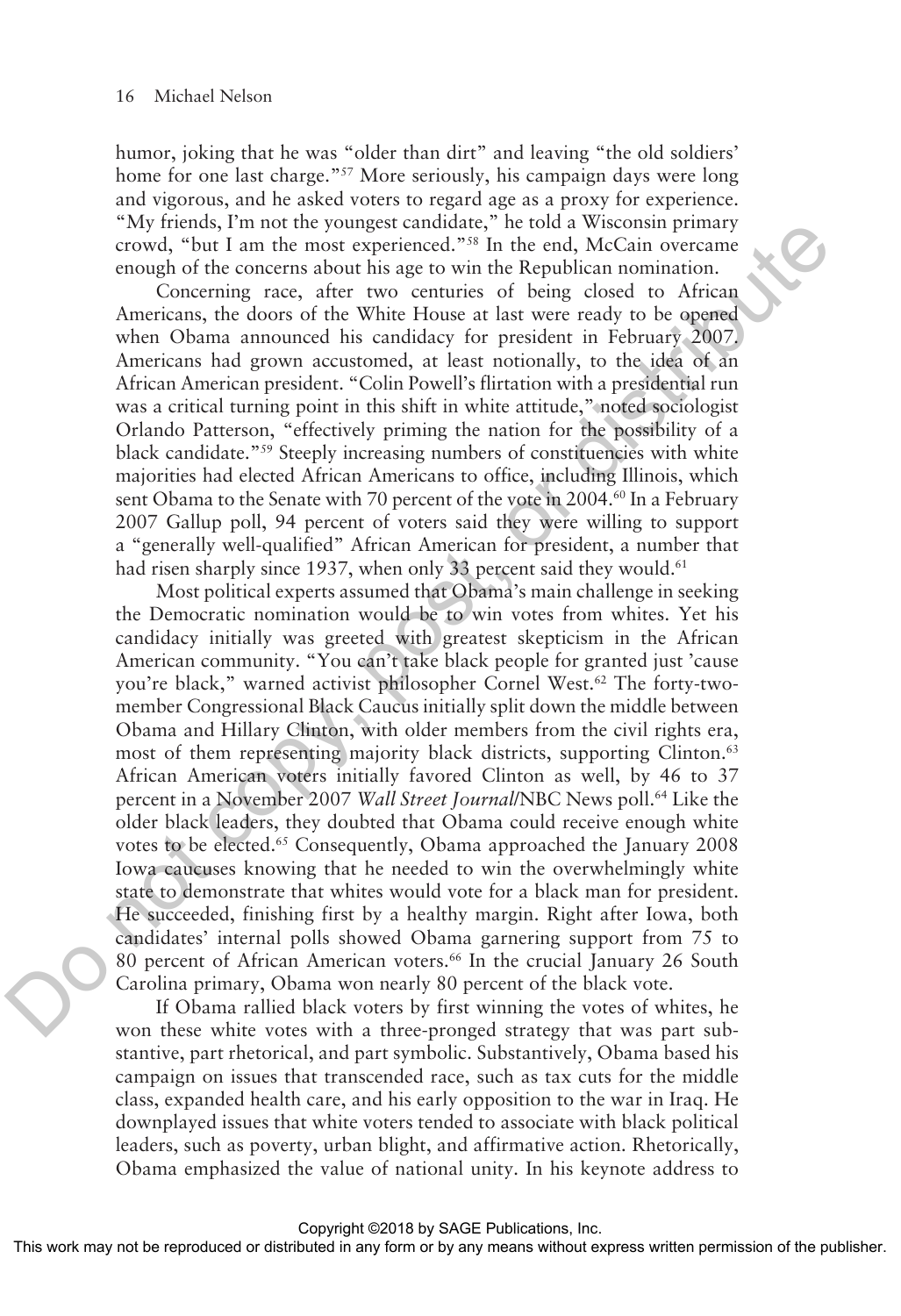the 2004 Democratic National Convention, which introduced him to the American people, his theme had been: "There's not a black America and white America and Latino America and Asian America; there's the United States of America." Symbolically, Obama featured images of the white mother and grandparents who had raised him in his commercials, and never spoke, as Clinton sometimes did when referring to her gender, about the historic importance of electing the nation's first black president.

Obama's efforts to transcend race in his own campaign met their sternest challenge on March 13, 2008, when video recordings of some of his Chicago pastor's incendiary sermons were aired. Rev. Jeremiah Wright's declaration on the Sunday after September 11, 2001, that "America's chickens are coming home to roost. . . . God damn America" was shown endlessly on broadcast and cable news programs and on the Internet.<sup>67</sup> Overriding his campaign advisers' judgment, Obama chose the path Kennedy had taken in 1960 to address voters' concerns about his religion: he faced the issue directly in a speech. On March 18, Obama declared that Wright had "expressed a profoundly distorted view of this country—a view that sees white racism as endemic."<sup>68</sup> States on America. Symbonically, Osamar leatured unigero in texture and grandparents who had ratioed him in his commercials, and never<br>spoke, as Climbute of coloring the weak of the grander, about the<br>storic importance of

Both candidates in the fall 2008 general election campaign between Obama and McCain worked to tamp down age and race as issues. Obama stopped referring to McCain's "half-century" of public service, a thinly veiled reference to his advanced years. McCain consistently rejected his supporters' advice to run attack ads linking Obama to Reverend Wright and publicly corrected a voter at a town hall meeting who said she "can't trust Obama . . . he's an Arab." "No, ma'am," McCain repeated four times. "He's a decent family man, citizen, that I just happen to have disagreements with on fundamental issues."<sup>69</sup>

McCain's age was a political burden on election day. In exit polls, 39 percent of voters said that age was a factor in their decision, and 66 percent of them voted for Obama. In contrast, race proved no obstacle to Obama's election. From 1968 to 2004, an average 39 percent of white voters had supported Democratic candidates for president.<sup>70</sup> In 2008, Obama won 44 percent of the white vote.<sup>71</sup> He did especially well among whites younger than age thirty, earning 54 percent of their support.

Remarkably, Donald Trump, who was more than a year older than Hillary Clinton in 2016, implicitly raised the age issue by questioning his rival's "stamina." He repeated the charge that "She doesn't have stamina" in four consecutive sentences during their first televised debate and then, days prior to the third debate, insisted that both candidates "take a drug test," the implication being that Clinton was relying on performanceenhancing drugs to overcome her supposed lack of endurance.<sup>72</sup> Trump, who tweeted that stamina is "one of my greatest assets" and claimed in an interview that he saw "a person who is thirty-five years old" when he looked in the mirror, persisted in charging that Clinton was too frail to be president and implying that she was too old.73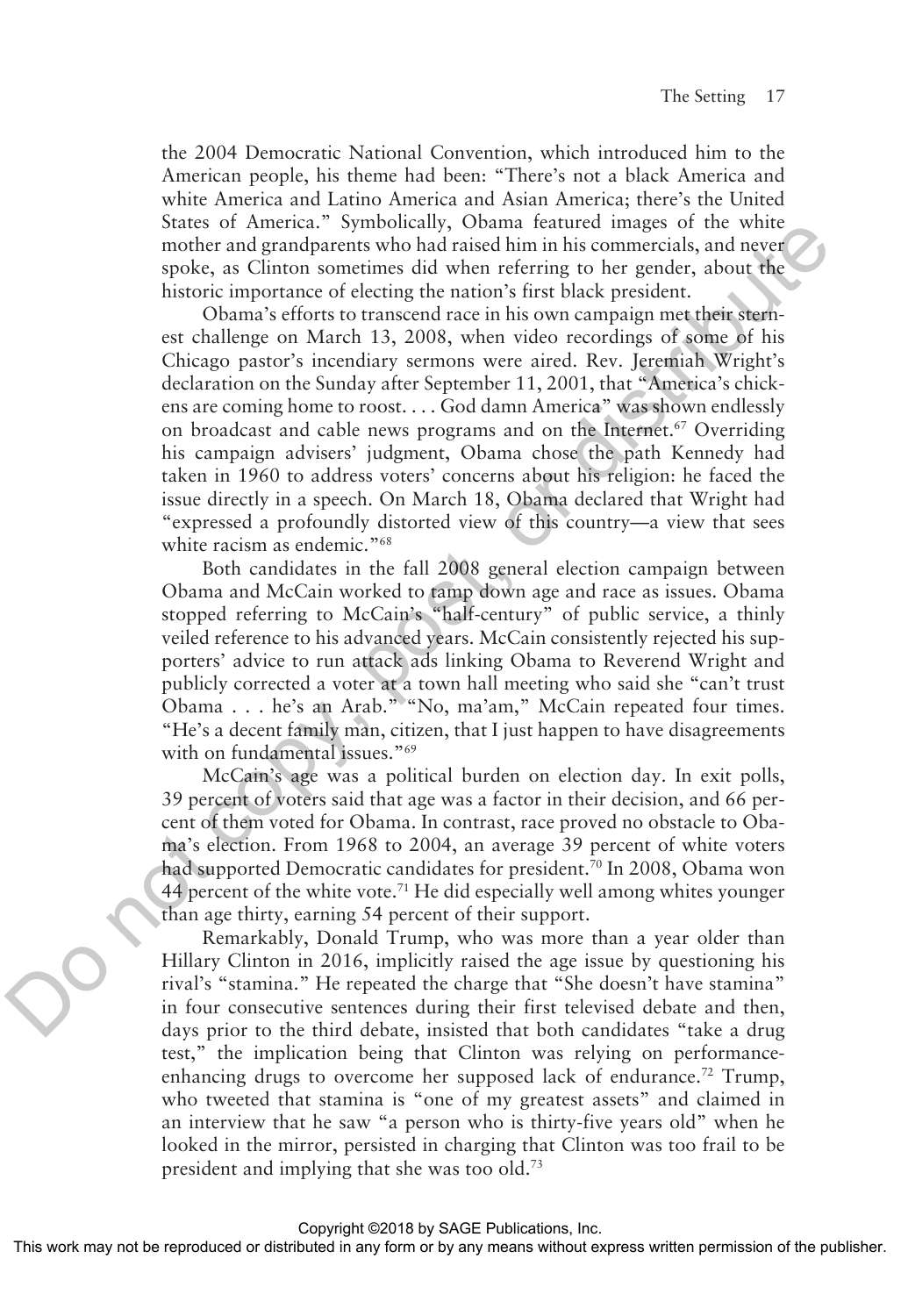### Positive Bias

A fourth historical barrier-buster in presidential elections has been positive bias. Although Kennedy's religion cost him some votes among anti-Catholics, it also won him support among Catholics proud to see one of their own contending for the presidency. In general, anti-Catholic voting hurt Kennedy in the South, and pro-Catholic voting helped him in the much larger and more populous North.<sup>74</sup> Similarly, Romney benefited in some ways from his Mormonism: he won strong support from the 2 percent of Republican voters who are Mormon, as well as raising substantial contributions from Mormon donors, especially in Utah.

As the first African American major-party nominee for president in 2008, Obama secured 95 percent of the black vote, up from Sen. John Kerry's 88 percent share in 2004. This prize turned out to be all the more valuable because black turnout surged from 11 percent of the electorate in 2004 to 13 percent in 2008. Obama also won 66 percent of Latino votes, a thirteen-point improvement over Kerry's 53 percent showing. The pattern was repeated when Obama sought reelection in 2012 and won 93 percent of the black vote and 71 percent of Latino votes.

Hillary Clinton's campaigns for her party's presidential nomination nearly successful in 2008 and entirely successful in 2016—were distinctive because she is a woman. In surveys taken from 1937 to 2007, the Gallup poll found that Americans had become increasingly willing to vote for a "generally well-qualified" woman for president. In 1937 and 1945, only 33 percent said they would consider doing so, but that number rose to 52 percent in 1955, 66 percent in 1971, 73 percent in 1975, 80 percent in 1983, and 88 percent in 2007.<sup>75</sup> About 8 percent of voters in 2015 still said they would not vote for a woman, but their numbers were offset by the many women and some men who were eager to elect the first woman president. In part, this was because the ranks of women meeting the public's career background criteria for president had grown. As recently as 1976, no women served in the Senate and only one was a governor. By 2008, there were nine woman governors and sixteen woman senators, including Clinton, whom New Yorkers elected to the Senate in 2000 and reelected in 2006. By 2015, twenty-seven states had been led by a woman governor and twenty senators were women.<sup>76</sup> anti-Catholics, it also won him suppor among Carlobics proud to see one<br>for their way controlling for the presidency. In general, anti-Catholic voring<br>hard Kembar and proc-Catholic voring that South, and proc-Catholic vor

Feminists, however, argued that Clinton faced unfairly high hurdles when seeking her party's nomination in 2008 because of her gender. Facebook had a group with tens of thousands of members called "Hillary Clinton: Stop Running for President and Make Me a Sandwich."77 "Gender is probably the most restricting force in American life, whether the question is who must be in the kitchen or who could be in the White House," argued Gloria Steinem in a much-quoted article.<sup>78</sup> Clinton herself protested against "the incredible vitriol that has been engendered" against her "by people who are nothing but misogynists."<sup>79</sup>

Copyright ©2018 by SAGE Publications, Inc.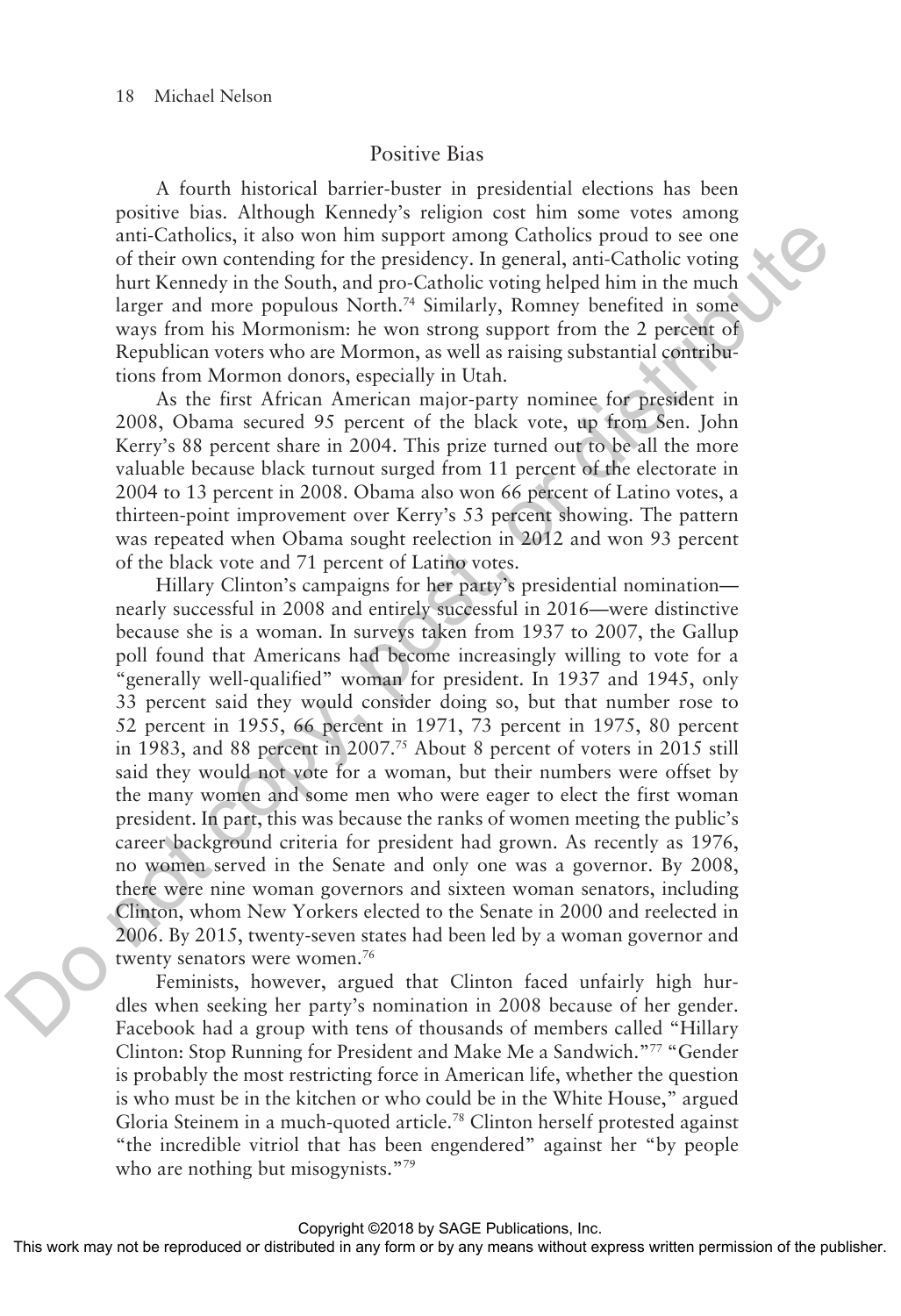Clinton handled the gender dimensions of her campaign for the 2008 Democratic nomination in two basic ways. One was to embrace her identity as the first woman with a serious chance to be selected. Calling on voters to break "the highest and hardest glass ceiling in America" by choosing her, Clinton said in campaign speeches: "As I go by, shaking hands and meeting people, I often hear a dad or mom lean over to a little girl and say, 'See, honey, you can be anything you want to be.'"80 But Clinton's other gender-inspired strategy was to claim leadership qualities traditionally associated with men, especially strength. For fear of appearing weak, she refused to join other candidates who had voted in Congress to authorize the war in Iraq in 2002 by saying that she had made a mistake. "Apologizing would have been especially difficult for a female candidate," said one top Clinton campaign aide. "It would have made her look weak and vacillating."81 In the end, Clinton lost the nomination to Obama but came very close. She ran strongly among older white women, but younger women and African American women mostly supported Obama. Just as Clinton was not the candidate of all women, however, neither was she just a woman's candidate. Indeed, every group of Democratic primary voters preferred her to any of the white male candidates in the race. to preact une mappies and nameles gass centum and in carrelation and in capping a prechable mechanic mechanic mechanic mechanic spectra (see, boney, you can be a mything you want to be."<sup>30</sup> But Clinton's orher sequelect

In 2016, Clinton again faced overt displays of gender bias. Some attendees at Trump rallies sported "Trump That Bitch" T-shirts and Trump himself, after his second debate with Clinton, sneered, "she walked in front of me [and], believe me, I wasn't impressed."82 In her second bid for the presidency, Clinton decided to emphasize rather than downplay her gender, telling *Time* magazine, "This really comes down to whether I can encourage and mobilize women to vote for the first woman president."83 In campaign speeches, she argued, "One of my merits is I'm a woman, and I think that makes a big difference in today's world."84 Clinton wove women's issues into most elements of her policy agenda, including paid leave for new mothers, equal pay for women, and incorporating women's rights into the nation's foreign policy agenda. "If fighting for women's health care and paid family leave is playing the 'woman card,' then deal me in," she said.<sup>85</sup> Clinton's website featured merchandise such as a "Make Herstory" T-shirt and "A Woman's Place Is in the White House" throw pillows.<sup>86</sup>

Clinton faced obstacles related to her gender in both the nomination contest and the general election. As in 2008, her main rival for the 2016 Democratic nomination ran more strongly among younger women than Clinton did, once again frustrating older feminists such as Steinem, who charged that young women were supporting Sanders because "the boys are with Bernie," and former secretary of state Madeleine Albright, who said, "There's a special place in hell for women who don't help each other."87 Younger women, wrote *Washington Post* digital producer Molly Roberts, "see it as inevitable that one day a woman will occupy the [office] that is oval-shaped. So the necessity of having that occupant be Hillary Clinton, or of having that moment occur in 2017, feels less urgent."88 To them Clinton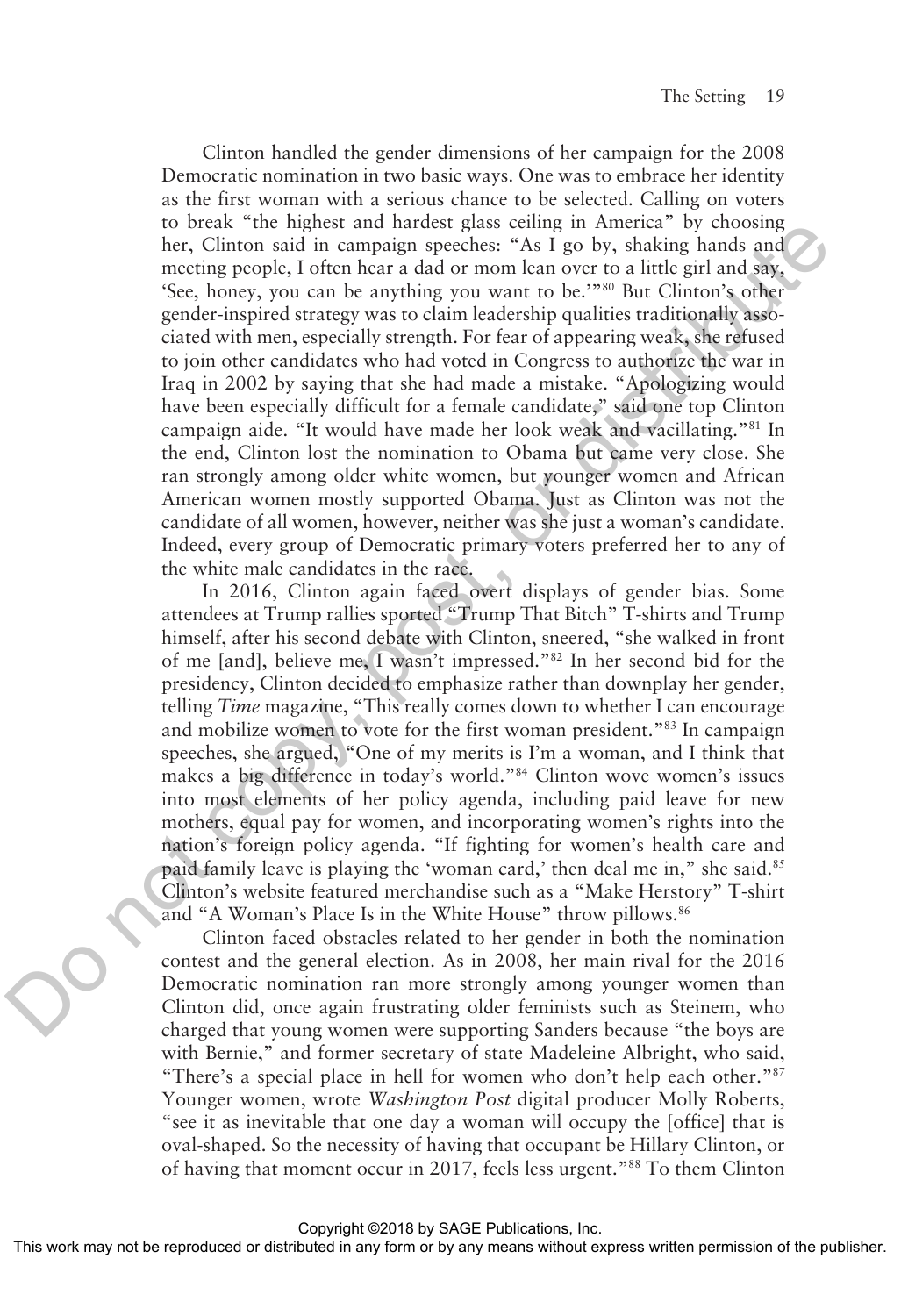was flawed by not having risen to national prominence on her own but rather on the basis of her service as first lady in her husband's administration, as well as by her status as a wealthy white woman, which in newer theories of "intersectional" feminism made her gender less meaningful politically because of her privileged race and class.<sup>89</sup> "It's not good enough for someone to say, 'I'm a woman. Vote for me,'" said Sanders soon after the election. "What we need is a woman who has the guts to stand up to Wall Street, to the insurance companies, to the drug companies, to the fossil fuel industry."90 Others suggested that Clinton's "I'm With Her" campaign slogan was too much about her ambition to be the first woman president and too little about the concerns on voters' minds, thereby opening the door for Trump's counter appeal: "I'm With You: The American People."<sup>91</sup> Nevertheless, older women solidly supported Clinton in the primaries, enabling her to run more strongly overall among women than men against Sanders in every primary by an average of 11 percentage points. $92$ 

Many younger women rallied to Clinton in the general election, in large part because of Trump's over-the-top rhetoric and behavior. To be sure, Trump raised legitimate questions about Clinton's efforts—as "one of the all time great enablers!"—to discredit women who had affairs with her husband during the 1980s and 1990s.<sup>93</sup> (She called Monica Lewinsky a "narcissistic looney tune," for example.)<sup>94</sup> But Trump had been all too prone over the years to refer to women as "fat pigs, dogs, slobs, and disgusting animals" and, after Fox News anchor Megyn Kelly called him out on this in an early primary debate, said that Kelly had "blood coming out of her eyes, blood coming out of her wherever."95 "Look at that face!" Trump said of Republican rival Carly Fiorina. "Would anyone vote for that?"<sup>96</sup> In the aftermath of his first debate with Clinton, Trump launched a barrage of tweets attacking a former Miss Universe about her weight. Concerning Clinton, he said she was "too disgusting" for taking a bathroom break during a Democratic primary debate, claimed "she got schlonged" by Obama in the 2008 election, and sniffed, "I just don't think she has a presidential look."97 "If Hillary Clinton were a man,' he added, "I don't think she'd get 5 percent of the vote."98 "Donald thinks belittling women makes him bigger," Clinton said in their final debate. "He goes after their dignity, their self-worth, and I don't think there is a woman anywhere who doesn't know what that feels like." "Such a nasty woman," Trump replied.<sup>99</sup> meones or interactional entailed mate for getter ents since any points.<br>
Fig.10) the control of the privileged race and class.<sup>69</sup> TeFs not good enough for<br>
someone to say, Tem a woman. Vote for me," and Sanders soon afte

In the end, exit polls showed that 54 percent of women voted for Clinton, even as 53 percent of men voted for Trump. Her margin over Trump among all women was 12 percentage points. This was about the same margin that Obama secured in 2008 (13 points) and 2012 (11 points), which led some observers to argue that Clinton did not benefit "much—if at all—from group solidarity among women."100 This interpretation provoked angry reactions from some feminists. "What leads a woman to vote for a man who has made it very clear that he believes she is subhuman?" wrote *Slate* associate editor L. V. Anderson. "Self-loathing. Hypocrisy. And, of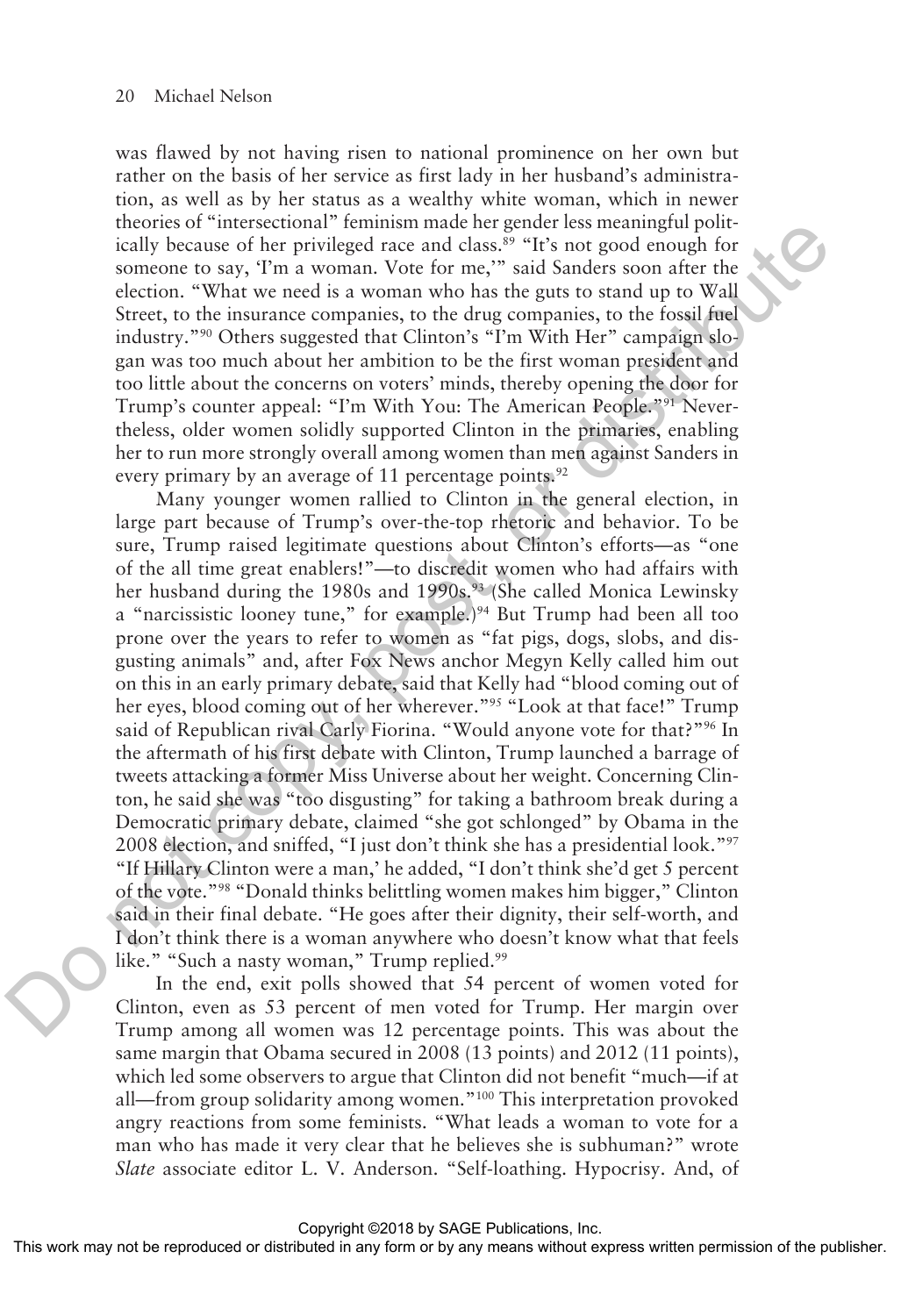course, a racist view of the world that privileges white supremacy over every other issue."101

In truth, Clinton's 48 percent share of the overall popular vote—3 points below Obama's share in 2012 and 5 points below his share in 2008—meant that in relative terms she outperformed Obama among women voters. She did especially well among African American women (94 percent) and Latina women (68 percent). College-educated white women gave her 51 percent of their votes, compared with the 46 percent they cast for Obama in 2012. And despite her defeat in the general election, Clinton benefited enormously from Democratic women's support in breaking the "glass ceiling" that had prevented all previous women from securing a major-party nomination for president.

## **Conclusion**

The nomination of the first woman candidate for president by a major party in 2016—like the election of the first Catholic president in 1960, the first African American president in 2008, and the first southern president in more than a century in 1964—represents an altogether sensible broadening of the talent pool from which the United States draws its chief executives. So does growing public receptivity, as measured by public opinion polls and by nominations and elections to other prominent political offices, to the possibility of choosing future presidents without regard to their religion, age (as opposed to health), ethnicity, and sexual orientation. Historically, these and other artificial barriers have excluded large numbers of potentially excellent presidents from consideration on the basis of social characteristics unrelated to their ability to do the job. Vice presidential succession, changing social attitudes, positive bias, and facing the issue—sometimes in combination—seem likely to be the vehicles of change in the future, just as they have in the past. betwo vocalin so starte in 2012 and 3 points observed that in the district of the started distributed means the measure of the started means women (68 percent). College-educated white women gave her ST percent and Largent

To be sure, Hillary Clinton's nomination did not represent unalloyed progress. Many voters were rightly uncomfortable with the dynastic implications of her candidacy. If Clinton had been elected in 2016 and reelected in 2020, it would have meant that by the end of her second term, the United States would have been governed by a Clinton or a Bush—four people from two families—for twenty-eight of the previous thirty-six years. (The same would have been true if Jeb Bush was nominated, elected, and reelected.) Few if any mature democracies have been led for such a long period of time by so small a number of families. But many less stable ones than the United States are familiar with the pattern of spouses or children of rulers succeeding them in power, constituting the functional equivalent of a ruling family the Bhuttos in Pakistan, the Peróns in Argentina, the Bandaranaikes in Sri Lanka, the Arroyos in the Philippines, and so on.

The presidency was created in 1787 as a republican office, not a monarchy. But old habits die hard; in a sense, Americans have always been closet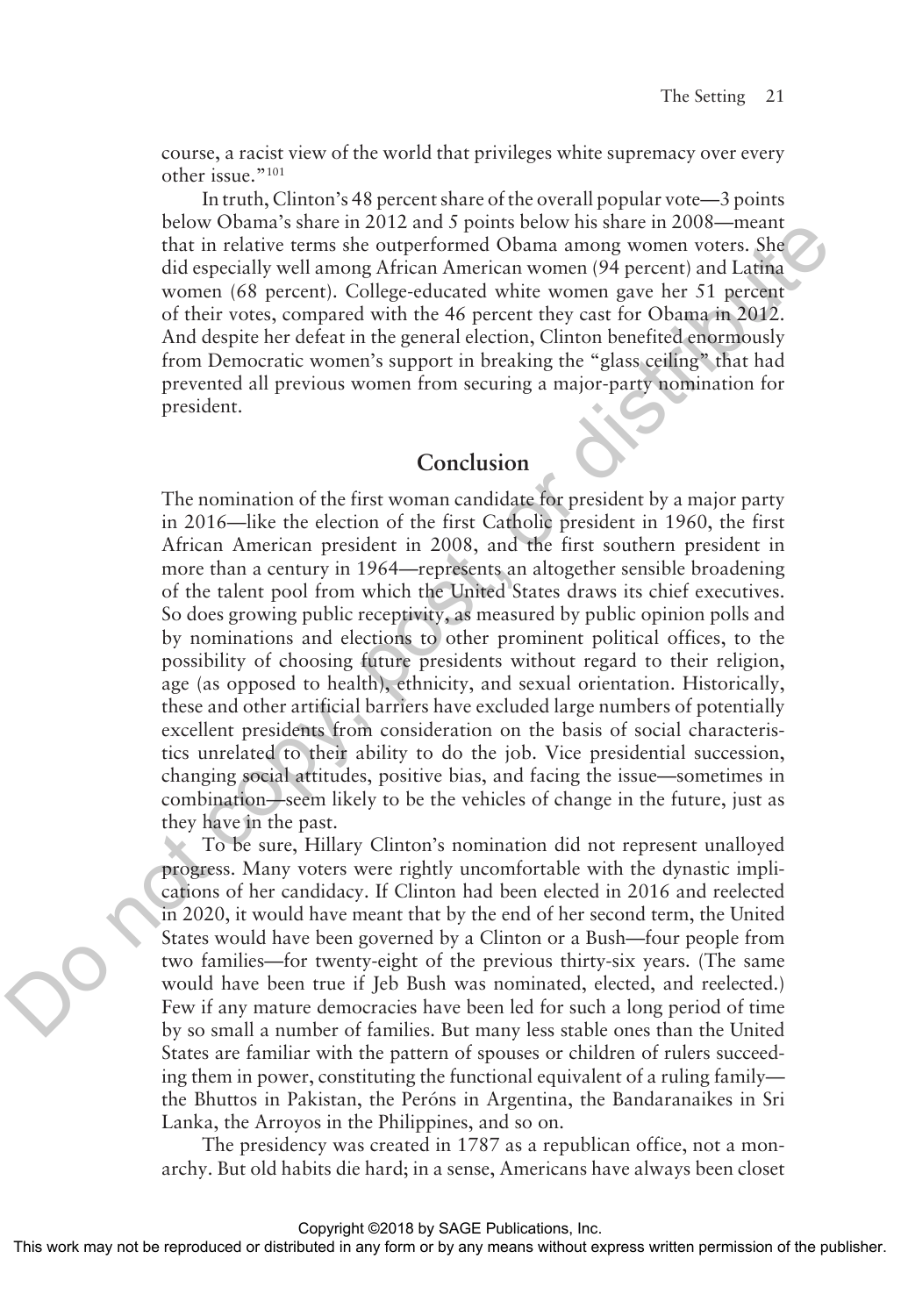royalists. Almost certainly, more Americans can name the sons of Prince Charles than their own senators. In this sense, the United States may have dodged a bullet in the form of de facto royal families when four of the first five presidents, including George Washington, had no sons. The one exception was John Adams, whose son John Quincy did become president—a cautionary event if one fears that political dynasties could all too easily have formed at the outset of the republic. Since then, the Harrison, Roosevelt, and Bush families have produced more than one president, and the Clintons came close. Looking ahead from the vantage point of 2016, however, most of the prominent women on the American political stage are, like British prime minister Theresa May and German chancellor Angela Merkel, leaders who have risen to eminence without family connections, including Sen. Elizabeth Warren of Massachusetts and Gov. Nikki Haley of South Carolina, whom Trump appointed as ambassador to the United Nations. As a result of the 2016 elections, four additional women entered the ranks of Democratic senators, raising their number to sixteen and, when added to the five Republican female senators, to a record high of twenty-one women in that chamber. Ive pressurent, microson of the measure was John Adams, whose son John Quiney did become president—<br>antionary coent from their Mindrid dynaties could all to o estily have formed at the other to the republic. Since then, th

The recent broadening of the presidential talent pool to include candidates lacking in governing experience is a more worrisome matter. Virtually without precedent in American history, the public's growing openness to political novices in the presidency originated in the late twentieth century, when frustration with government led many voters first to devalue service in Washington and then (especially among Republicans) to look askance at any experience in governing at all. Reforms of the political parties that devolved control of nominations from party leaders to primary and caucus voters, as well as the court-ordered easing of ballot access laws that made it easier for independent candidates to file for election, accelerated this process.

Trump's presidential candidacy came less than a quarter-century after the independent campaigns launched in the 1990s by another celebrity business leader, Ross Perot. Perot, like Trump, led in the polls for a period of time. Like Trump, Perot caught fire with his appealing performances in a debate setting. But like Trump, too, once Perot's snappy one-liners were exhausted in his first televised encounter with general election opponents Bill Clinton and George H. W. Bush in 1992, the shallowness of his understanding of the challenges a president must address became all too apparent.

Despite Trump's claim that "I can be as presidential as anybody who's ever lived. I can be so presidential if I want," president of the United States is not an entry-level job.<sup>102</sup> A candidacy based on appeals such as "I'm not part of that mess," "My success in business (or academe or the media or some other realm) proves that I can lead the government," "I'll pay for my own campaign," or (Trump's own words), "Nobody knows the system better than me, which is why I alone can fix it" may sound good but are ungrounded in reality. Presidents need a

Copyright ©2018 by SAGE Publications, Inc.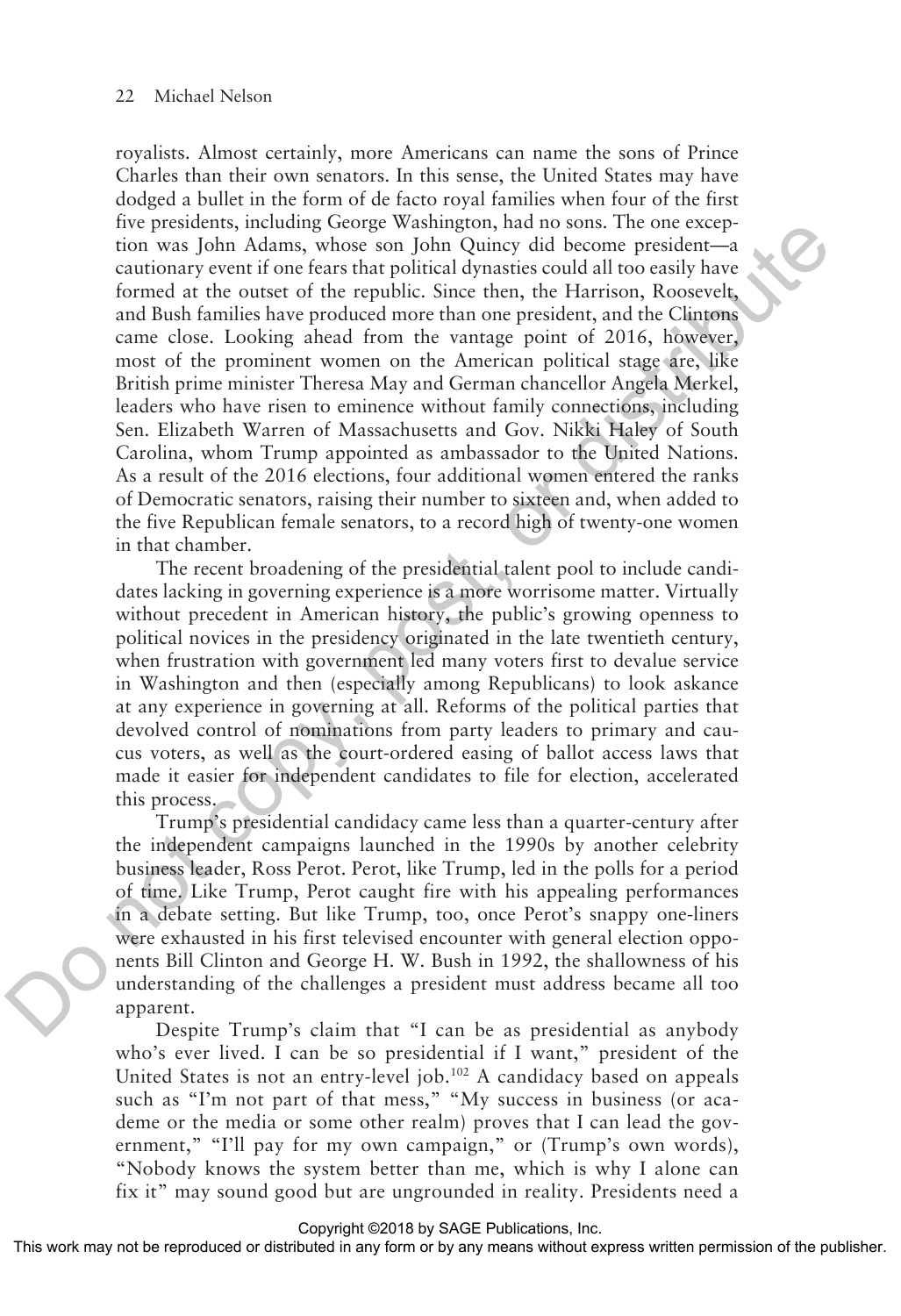distinctive array of skills if they are to lead effectively.103 Skills of political rhetoric and bargaining seem to be developed best by running for office and serving in government for a period of years. The same can be said of the subtle but vital capacity to sense the public's willingness to be led in different directions at different paces at different times. The challenges of administrative management are different in government than in the corporate or academic world. Success in the private sector may speak well of a person and usually requires some of these skills. But only politics and government require all of them.104 In essay to the state particle and the particle in the solution of the mass is the particle material in the solution of the state of the state of the state of the state of points. The challenges of a person and usually re

### **Notes**

- 1. A fuller account of the argument that follows may be found in Michael Nelson, "Constitutional Qualifications for President," in *Inventing the Presidency*, ed. Thomas E. Cronin (Lawrence: University Press of Kansas, 1989), 1–32.
- 2. Nearly all of the quotations from the Constitutional Convention in this section are from James Madison's notes of the debates, which are included in *The Records of the Constitutional Convention*, 4 vols., edited by Max Farrand (New Haven, Conn.: Yale University Press, 1911).
- 3. Quoted in Cyril C. Means Jr., "Is Presidency Barred to Americans Born Abroad?" *U.S. News & World Report*, December 23, 1955, 26–30.
- 4. Quoted in Charles C. Thach Jr., *The Creation of the Presidency* (Baltimore: Johns Hopkins University Press, 1969), 137.
- 5. Quoted in Means, "Is Presidency Barred to Americans Born Abroad?"
- 6. U.S. Census Bureau, *Statistical Abstract of the United States 2012* (Lanham, Md.: Rowman & Littlefield, 2011, 11; and Jens Manuel Krogstead, Jeffrey S. Passel, and D'Vera Cohn, "Five Facts about Illegal Immigration in the U.S.," Pew Research Center, September 20, 2016, www.pewresearch.org/ fact-tank/2016/09/20/5-facts-about-illegal-immigration-in-the-u-s/.
- 7. Michael D'Antonio, *Trump Revealed: Donald Trump and the Pursuit of Success* (New York: St. Martin's Press, 2015), 287.
- 8. "Trump's Reversal on Obama Birthplace Conspiracy Stokes More Controversy," *Chicago Tribune*, September 16, 2016.
- 9. Nick Gass, "Trump Concedes Obama Was Born in the US," *Politico*, September 15, 2016, www.politico.com/story/2016/09/donald-trump-birtherismcampaign-statement-228261.
- 10. Charles M. Blow, "Trump: Grand Wizard of Birtherism," *New York Times*, September 19, 2016.
- 11. Robert Costa and Philip Rucker, "Trump Says Cruz's Canadian Birth Could Be 'Very Precarious' for GOP," *Washington Post*, January 5, 2015.
- 12. Jeremy Diamond, "Donald Trump: Ted Cruz Is an 'Anchor Baby,'" *CNN Politics,* January 29, 2016, www.cnn.com/2016/01/29/politics/donald-trumpted-cruz-gop-debate-pummeled/.
- 13. Neal Katyal and Paul Clement, "On the Meaning of 'Natural Born Citizen,'" *Harvard Law Review Forum*, March 11, 2015, cdn.harvardlawreview.org/ wp-content/uploads/2015/03/vol128\_ClementKatyal.pdf.
- 14. The exception was Abraham Lincoln, whose previous political experience consisted of several terms in the Illinois legislature and one term in Congress.
- 15. They were Martin Van Buren, James Buchanan, and James Blaine.
- 16. Quoted in David Remnick, "The Joshua Generation," *New Yorker*, November 17, 2008.
- 17. Stephen F. Hayes, *Cheney: The Untold Story of America's Most Powerful and Controversial Vice President* (New York: HarperCollins, 2007), 307.

Copyright ©2018 by SAGE Publications, Inc.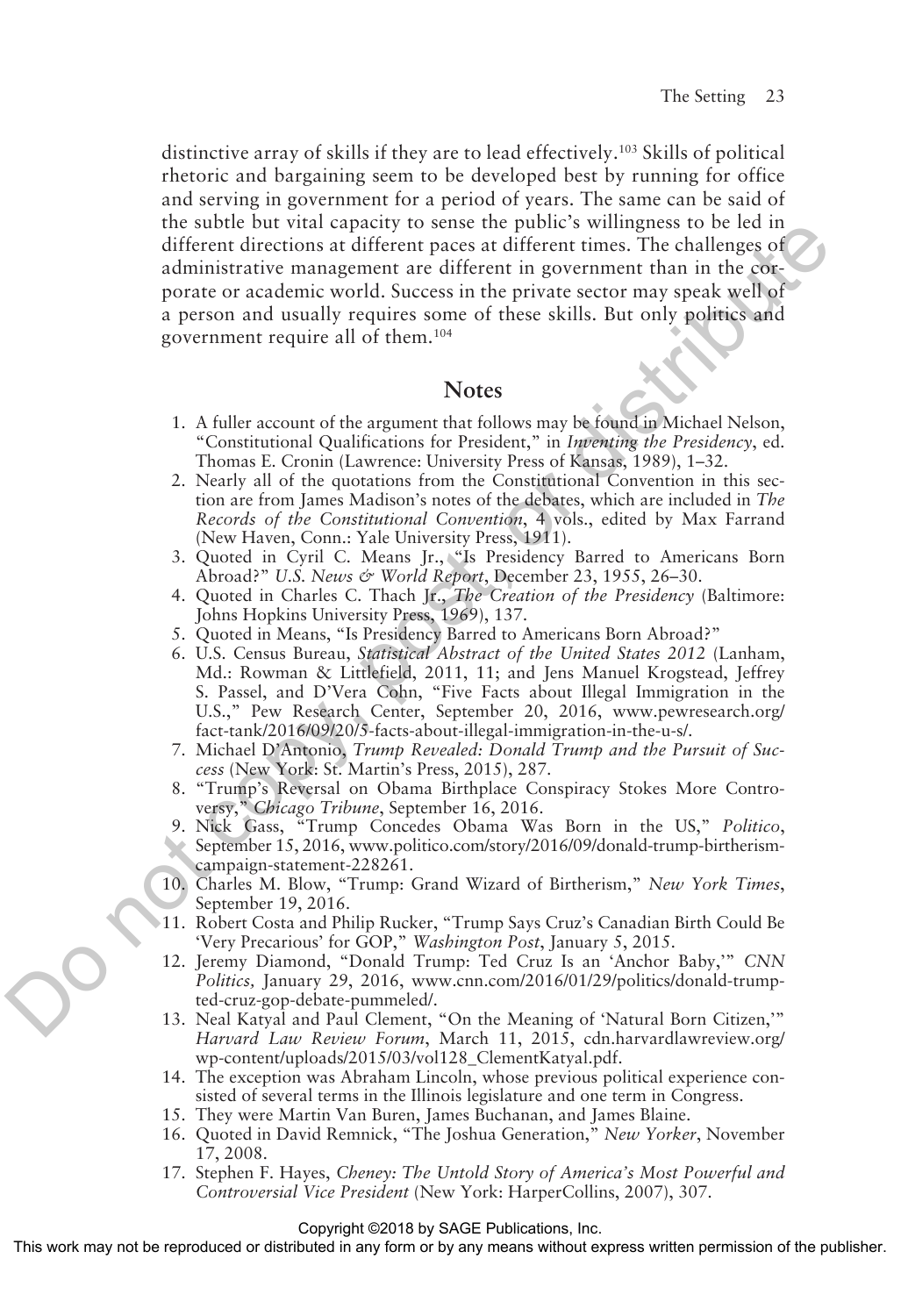- 24 Michael Nelson
- 18. Janet Hook and Colleen McCain Nelson, "WSJ Poll: Hillary Clinton Widens Lead in Primary Race," *Wall Street Journal*, October 20, 2015; and Glenn Thrush, "Party of Two," *Politico Magazine* (July/August 2016), www.politico .com/magazine/story/2016/07/2016-barack-obama-hillary-clinton-democraticestablishment-campaign-primary-joe-biden-elizabeth-warren-214023.
- 19. Steven V. Roberts, "Is It Too Late for a Man of Honesty, High Purpose, and Intelligence to Be Elected President of the United States?" *Esquire* (October 1967), 89ff.
- 20. Annie Karni, "Clinton Aides Blame Loss on Everything but Themselves," *Politico*, November 10, 2016, www.politico.com/story/2016/11/ hillary-clinton-aides-loss-blame-231215.
- 21. "2016 Republican Presidential Nomination," www.realclearpolitics.com/epolls/ 2016/president/us/2016\_republican\_presidential\_nomination-3823.html.
- 22. Brian Stelter, "A Media-Savvy TV Star, an Anti-media Campaign," in Thomas Lake, *Unprecedented: The Election That Changed Everything* (New York: Melcher Media, 2016), 165.
- 23. Ryan Grim and Danny Shea, "A Note about Our Coverage of Donald Trump's 'Campaign,'" *Huffington Post*, July 17, 2015, www.huffingtonpost.com/ entry/a-note-about-our-coverage-of-donald-trumps-campaign\_us\_55a8fc9ce 4b0896514d0fd66.
- 24. Thomas B. Edsall, "Hurricane Trump," *New York Times*, September 23, 2015.
- 25. "Rise of the Anti-establishment Presidential Candidates," *Washington Post*, September 14, 2015, www.washingtonpost.com/apps/g/page/national/rise-of-theanti-establishment-presidential-candidates/1822/.
- 26. Quoted in Maureen Dowd, *The Year of Voting Dangerously: The Derangement of American Politics* (New York: Hachette, 2016), 47, 67.
- 27. Rebecca Kaplan, "Trump's Immigration Comments Open Rift in GOP," *CBS News*, July 5, 2015, www.cbsnews.com/news/trump-immigration-commentsopen-rift-gop/.
- 28. Miriam Valverde, "How Trump Plans to Build, and Pay for, a Wall along the U.S.- Mexico Border," *PolitiFact*, July 26, 2016, www.politifact.com/truth-o-meter/ article/2016/jul/26/how-trump-plans-build-wall-along-us-mexico-border/; and Jenna Johnson, "Trump Calls for 'Total and Complete Shutdown of Muslims Entering the United States,'" *Washington Post*, December 7, 2015.
- 29. "The CNN-Telemundo Debate Transcript, Annotated," *Washington Post*, February 25, 2016, www.washingtonpost.com/news/the-fix/wp/2016/02/25/ the-cnntelemundo-republican-debate-transcript-annotated/.
- 30. Ali Vitali, "Donald Trump: 'Torture Works,'" *NBC News*, February 17, 2016, www .nbcnews.com/politics/2016-election/donald-trump-torture-works-n520086.
- 31. Noam M. Levey and Noah Bierman, "Trump Pledged to Protect Medicare," *Los Angeles Times*, November 29, 2016; Gregory Krieg, "Donald Trump Stands by Softer Tone on Planned Parenthood," *CNN Politics*, March 2, 2016, www .cnn.com/2016/03/02/politics/donald-trump-planned-parenthood-good-work/; and Eugene Kiely, "Yes, Trump Said Bush 'Lied,'" *FactCheck*, March 17, 2016, www.factcheck.org/2016/03/yes-trump-said-bush-lied/. scales and the methods of the the burde of the state of the state of the copyrigon of the burde of the content of the burde of the content of the state of the content of the state of the content of the state of the conten
	- 32. In the end, Trump spent \$65 million of his own money, raising the rest of the \$322 million his campaign spent from others. Jeremy Peters and Rachel Shorey, "Trump Spent Far Less Than Clinton, but Paid His Companies Well," *New York Times*, December 9, 2016.
	- 33. "Full Transcript: Third 2016 Presidential Debate," *Politico*, October 20, 2016, www.politico.com/story/2016/10/full-transcript-third-2016-presidentialdebate-230063.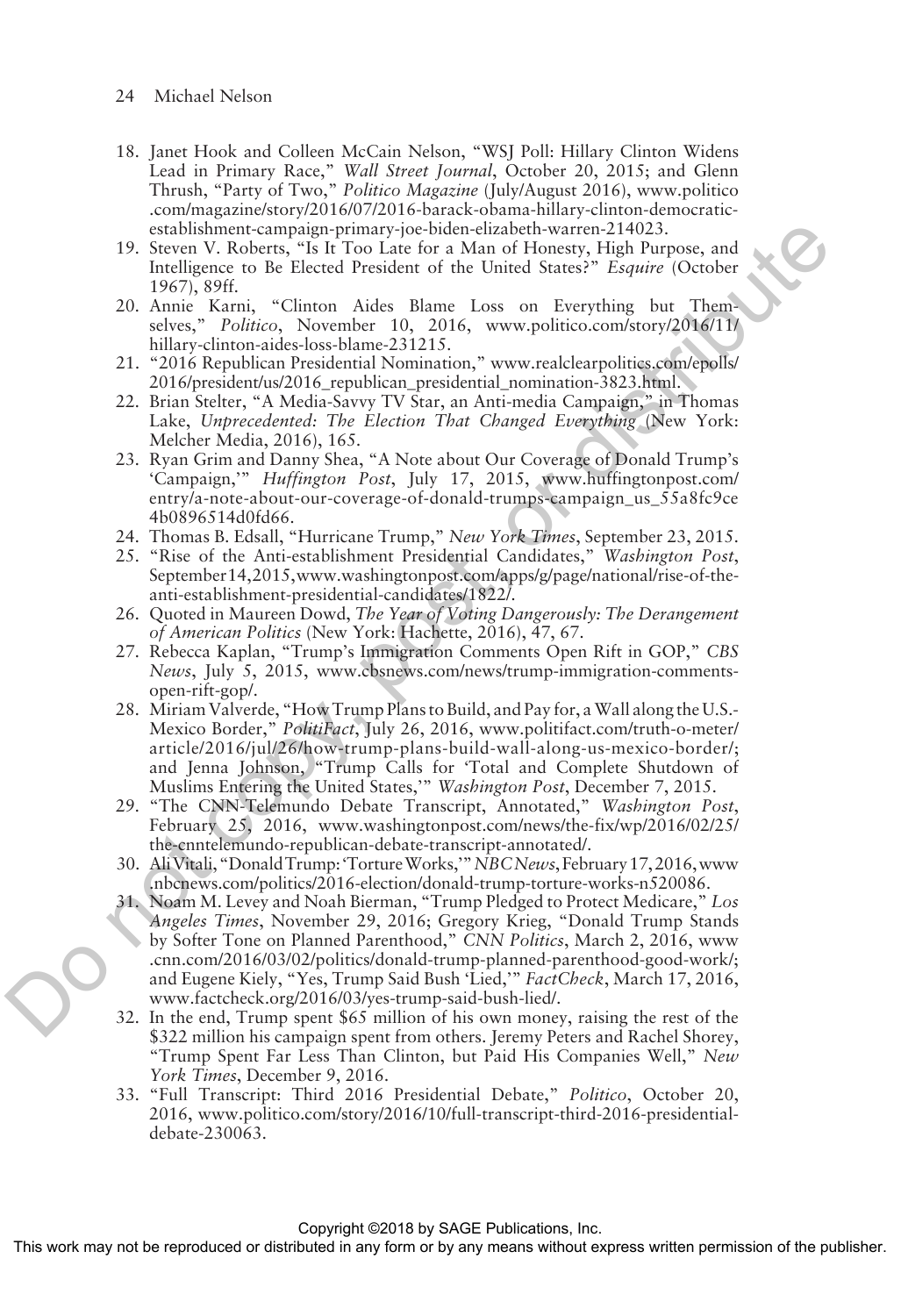- 34. Robert Draper, "Trump in April: 'If I Lose, I'll Let It All Out,'" *New York Times Magazine,* October 23, 2016.
- 35. Jeremy Diamond, "Trump: I Could 'Shoot Somebody and I Wouldn't Lose Voters," *CNN,* January 24, 2016, www.cnn.com/2016/01/23/politics/donaldtrump-shoot-somebody-support/.
- 36. "Exit Polls," *CNN*, edition.cnn.com/election/results/exit-polls/national/president.
- 37. Clinton Rossiter, *The American Presidency*, rev. ed. (New York: New American Library, 1960), 193–194.
- 38. Tal Kopan, John Berman, and Sunlen Serfaty, "Ted Cruz Names Carly Fiorina as VP Pick," *CNN Politics*, April 27, 2016, www.cnn.com/2016/04/27/politics/ ted-cruz-carly-fiorina-vice-president/.
- 39. Michael Nelson, "A New Record for Presidential Longevity," *Cook Political Report*, October 22, 2016, cookpolitical.com/story/8954.
- 40. Chris Cillizza, "Donald Trump's New Attack Ad on Clinton's Health Is Brutal. It Will Also Fail," *Washington Post*, October 11, 2016.
- 41. Louis Nelson, "Trump Told Howard Stern It's OK to Call Ivanka a 'Piece of A–," *Politico*, October 8, 2016, www.politico.com/story/2016/10/trumpivanka-piece-of-ass-howard-stern-229376.
- 42. "Clinton Ad Asks about Impact of Trump on Our Daughters," *CNN Politics*, September 23, 2016, www.cnn.com/videos/politics/2016/09/23/hillary-clintontrump-attack-ad-women-newday.cnn.
- 43. David A. Farenthold, "Trump Recorded Having Extremely Lewd Conversation about Women in 2005," *Washington Post*, October 8, 2016.
- 44. Michael Nelson, "The Election: Ordinary Politics, Extraordinary Outcome," in *The Elections of 2000*, ed. Michael Nelson (Washington, D.C.: CQ Press, 2001), 75.
- 45. Jeffrey M. Jones, "Some Americans Reluctant to Vote for Mormon, 72-Year-Old Presidential Candidates," *Gallup*, February 20, 2007, www.gallup.com/ poll/26611/some-americans-reluctant-vote-mormon-72yearold-presidentialcandidates.aspx.
- 46. Justin McCarthy, "In U.S., Socialist Presidential Candidates Least Appealing," *Gallup*, June 22, 2015, www.gallup.com/poll/183713/socialist-presidentialcandidates-least-appealing.aspx.
- 47. Aaron Blake, "Bernie Sanders: Our First Non-religious President?" *Washington Pos*t*,* January 27, 2016.
- 48. Adam Edelman, "Carson 'Would Not Advocate We Put Muslim in' White House," *New York Daily News*, September 21, 2015.
- 49. Quoted in Theodore H. White, *The Making of the President 1960* (New York: Pocket Books, 1961), 128–129.
- 50. John F. Kennedy, "Address to the Greater Houston Ministerial Association," www.americanrhetoric.com/speeches/jfkhoustonministers.html.
- 51. George H. Gallup, *The Gallup Poll: Public Opinion, 1935–1971*, vol. 3 (New York: Random House, 1971), 1605, 1735, and 2190; Jones, "Some Americans Reluctant to Vote for Mormon, 72-Year-Old Presidential Candidates"; and Lydia Saad, "In U.S., 22% Are Hesitant to Support a Mormon in 2012, *Gallup*, June 20, 2011, www.gallup.com/poll/148100/hesitant-support-mormon-2012.aspx. train-solution by the matrix of the matrix of the matrix of the matrix of the matrix or distribute  $35$ . Chinnen bosted in the matrix of the matrix of the matrix of the matrix of the matrix of the matrix of the matrix of
	- 52. "Transcript: Mitt Romney's Faith Speech," *National Public Radio*, December 6, 2007, www.npr.org/templates/story/story.php?storyId=16969460.
	- 53. Joseph Carroll, "Which Characteristics Are Most Desirable in the Next President," *Gallup*, September 17, 2007, www.gallup.com/poll/28693/Which-Characteristics-Most-Desirable-Next-President.aspx.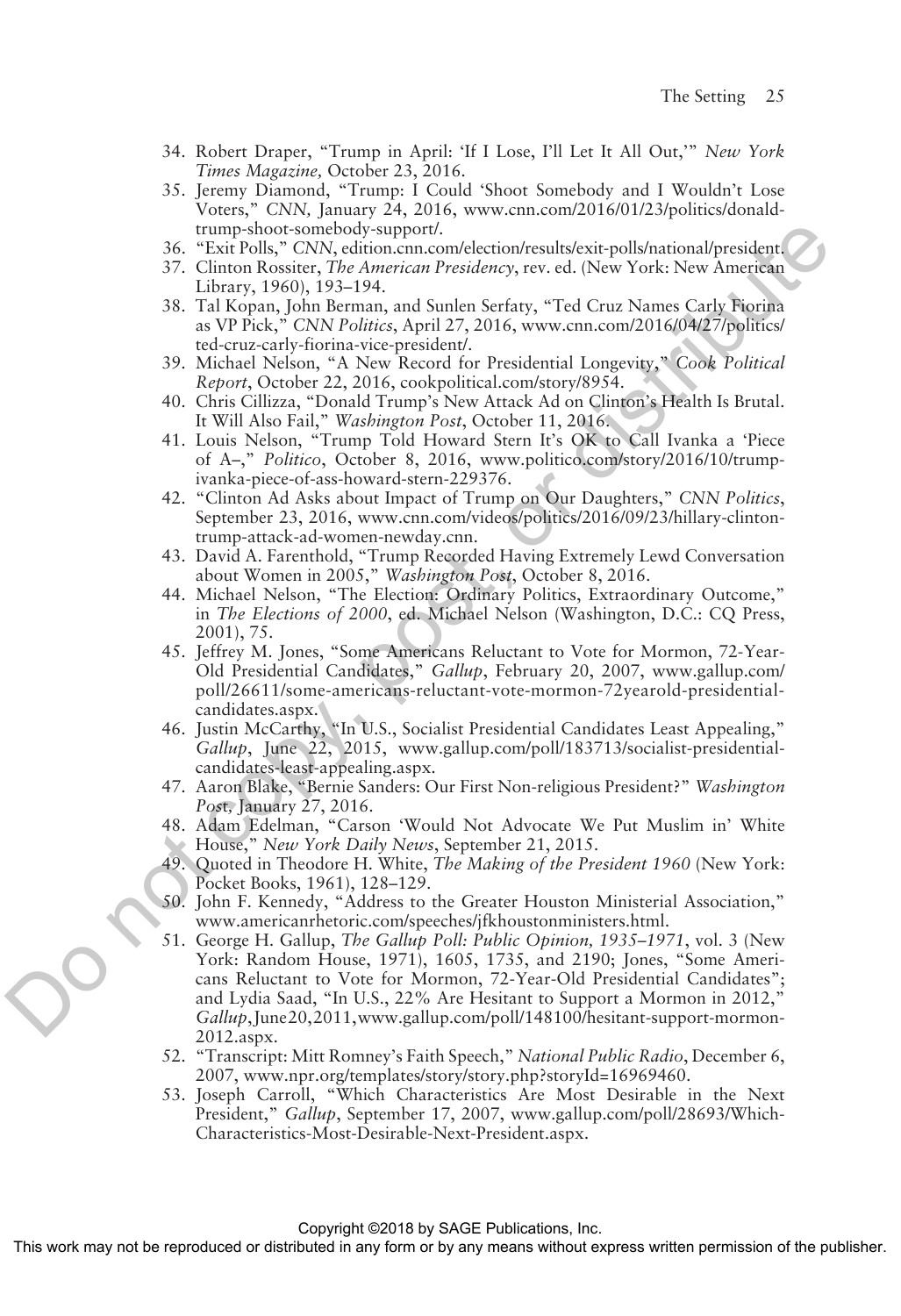- 26 Michael Nelson
- 54. Bud Jackson, "McCain's Age Is a Legitimate Issue," *Politico*, May 22, 2008; and Steve Chapman, "Is McCain Too Old to Be President?" *RealClearPolitics*, September 9, 2007, www.realclearpolitics.com/articles/2007/09/is\_mccain\_ too old to be presid.html.
- 55. Alexander Burns, "McCain and the Politics of Mortality," *Politico*, September 4, 2008.
- 56. Julie Bosman, "So a Senior Citizen Walks into a Bar . . . ," *New York Times*, March 9, 2008; and Dick Polman, "The Age Factor," *Philadelphia Inquirer*, May 25, 2008.
- 57. Holly Bailey, "An Answer for Every 'Little Jerk,'" *Newsweek*, June 2, 2008, 27.
- 58. Ibid.
- 59. Orlando Patterson, "An Eternal Revolution," *New York Times*, November 7, 2008.
- 60. Rachel L. Swarns, "Quiet Political Shifts as More Blacks Are Elected," *New York Times*, October 14, 2008.
- 61. Jones, "Some Americans Reluctant to Vote for Mormon, 72-Year-Old Presidential Candidates"; and Linda Feldman, "In 2008, Many Presidential 'Firsts' Are Possible," *Christian Science Monitor*, February 16, 2007.
- 62. Richard Wolffe and Daren Briscoe, "Across the Divide," *Newsweek*, July 16, 2007, 24.
- 63. Matt Bai, "Is Obama the End of Black Politics?" *New York Times Magazine*, August 10, 2008.
- 64. Jonathan Kaufman, "Whites' Great Hope?" *Wall Street Journal*, November 10, 2007.
- 65. See, for example, Perry Bacon Jr., "Can Obama Count on the Black Vote?" *Time*, January 23, 2007.
- 66. Ibid.
- 67. Brian Ross and Rehab El-Buri, "Obama's Pastor: God Damn America, U.S. to Blame for 9/11," *ABC News*, March 13, 2008 abcnews.go.com/Blotter/ DemocraticDebate/story?id=4443788
- 68. "Barack Obama's Speech on Race," *New York Times*, March 18, 2008.
- 69. Monica Langley, "As Economic Crisis Peaked, Tide Turned against McCain," *Wall Street Journal*, November 5, 2008; and Evan Thomas, "How He Did It," *Newsweek*, November 17, 2008, 108.
- 70. John Harwood, "Level of White Support for Obama a Surprise," *New York Times*, November 3, 2008.
- 71. All exit poll results are from "President: National Exit Poll," *CNN,* www.cnn .com/ELECTION/2008/results/polls/#USP00p1.
- 72. "The First Trump-Clinton Presidential Debate Transcript, Annotated," *Washington Post*, September 26, 2016, www.washingtonpost.com/news/ the-fix/wp/2016/09/26/the-first-trump-clinton-presidential-debate-transcriptannotated/; and Nick Corasanitti, "'We Should Take a Drug Test' before Debate, Donald Trump Says," *New York Times*, October 15, 2016. 55. Alexander Burns, "McCain and the Politics of Mortality," Politics, september<br>
56. Julie Rosman, "So a stenior Griten Walks into a Bar- $\epsilon_1$ .", "New York Finnes, Nam (1981) and  $\epsilon_2$ . The Work Finnes,  $\Delta$  10. The Di
	- 73. Adam Edelman, "Donald Trump, 70, Tells Dr. Oz He Feels 'the Same Age' as 39-year-old QB Tom Brady," *New York Daily News*, September 15, 2016; and "First Trump-Clinton Presidential Debate Transcript."
	- 74. Philip E. Converse et al., "Stability and Change in 1960: A Reinstating Election," in *Elections and the Political Order*, eds. Angus Campbell et al. (New York: Wiley, 1966).
	- 75. Jones, "Some Americans Reluctant to Vote for Mormon, 72-Year-Old Presidential Candidates."
	- 76. Kate Zernike, "Both Sides Seeking to Be What Women Want," *New York Times*, September 15, 2008.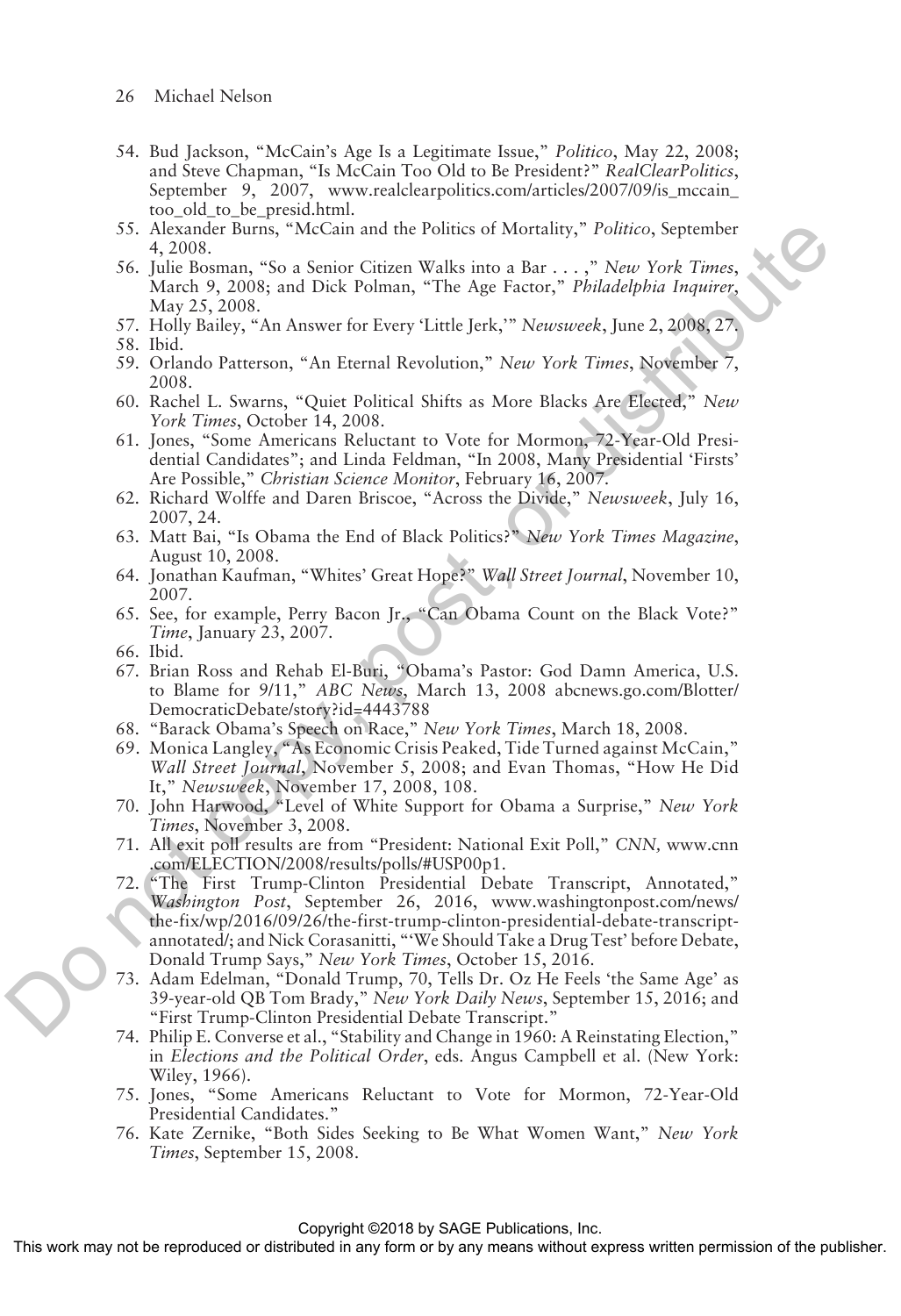- 77. Marie Cocco, "Clinton Campaign Brought Sexism out of Hiding," *Real-ClearPolitics*, May 13, 2008, www.realclearpolitics.com/articles/2008/05/ clinton\_campaign\_brought\_sexis.html; and Amanda Fortini, "The Feminist Reawakening," *New York Magazine*, April 13, 2008.
- 78. Gloria Steinem, "Women Are Never Front-Runners," *New York Times*, January 8, 2008.
- 79. Lois Romano, "Clinton Puts Up a New Fight," *Washington Post*, May 20, 2008.
- 80. Anne E. Kornblut, "Encouraged by Women's Response, Clinton Stresses Female Side," *Washington Post*, October 14, 2007.
- 81. Roger Simon, "Lost in Hillaryland," *Politico*, August 25, 2008.
- 82. Nolan D. McCaskill, "Trump: Clinton Walked in Front of Me, and 'I Wasn't Impressed,'" *Politico*, October 14, 2016, www.politico.com/story/2016/10/ trump-clinton-debate-walk-not-impressed-229810.
- 83. Nicholas Kristof, "Clinton, Trump and Sexism," *New York Times*, January 23, 2016.
- 84. Peter Nicholas, "Clinton Steps Up Efforts to Woo Women Voters," *Wall Street Journal*, September 11, 2015.
- 85. Amy Chozick and Ashley Parker, "Donald Trump's Gender-Based Attacks on Hillary Clinton Have Calculated Risk," *New York Times*, April 28, 2016.
- 86. Dowd, *The Year of Living Dangerously*, 38.
- 87. Alan Rappeport, "Gloria Steinem and Madeleine Albright Rebuke Young Women Backing Bernie Sanders," *New York Times*, February 7, 2016.
- 88. Molly Roberts, "Why Millennials Are Yawning at the Likely First Female Major-Party Nominee for President," *Washington Post*, June 7, 2016. See also Gloria Borger, "A Woman President? Millennials Can Wait," in Thomas Lake, *Unprecedented*, 113. 78. Gloria Steinen, "Women Are New Friendt-Rumens," New York Times, January<br>
79. Units Romano, "Chinen Parts Up a New Fight," Washington Post, May 20, 2006,<br>
80. State: "Washington Parts, Ocealest 14, 2007", Kesponse, Chi
	- 89. Janell Ross, "Hillary Clinton: A Woman and Candidate with Seriously Complicated Woman Issues," *Washington Post*, May 11, 2016.
	- 90. Brent Griffiths, "Sanders Slams Identity Politics as Democrats Figure Out Their Future," *Politico*, November 21, 2016, www.politico.com/story/2016/11/ bernie-sanders-democrats-identity-politics-231710.
	- 91. Ian Schwartz, "Trump: Clinton's Slogan Is 'I'm with Her'"; My Response Is, 'I'm with You: The American People,'" *Real Clear Politics*, June 22, 2016, www.realclearpolitics.com/video/2016/06/22/trump\_clinton\_believes\_she\_is\_ entitled\_to\_the\_presidency\_im\_with\_you\_the\_american\_people.html.
	- 92. Barbara Norrander, "Women Vote at Higher Rates Than Men. That Might Help Clinton in November," *Washington Post*, June 27, 2016.
	- 93. Gabby Morrongiello, "Tweeting Trump: Clinton Is One of the 'All Time Great Enablers,'" *Washington Examiner*, April 29, 2016.
	- 94. Frances Stead Sellers, "Clinton, Feminists and the Politics of Voting for 'the Old White Guy,'" *Washington Post*, February 11, 2016.
	- 95. Holly Yan, "Donald Trump's 'Blood' Comment about Megyn Kelly Draws Outrage," *CNN Politics*, August 8, 2015, www.cnn.com/2015/08/08/politics/ donald-trump-cnn-megyn-kelly-comment/.
	- 96. Paul Solotaroff, "Trump Seriously: On the Trail with the GOP's Tough Guy," *Rolling Stone,* September 9, 2015.
	- 97. "'She Got Schlonged': Trump's Vulgar New Attack on Hillary Clinton," *New York Post*, December 22, 2015; and Ashley Parker, "Donald Trump Says Hillary Clinton Doesn't Have 'a Presidential Look,'" *New York Times*, September 6, 2016.
	- 98. Chozick and Parker, "Donald Trump's Gender-Based Attacks."
	- 99. "Full Transcript: Third 2016 Presidential Debate," *Politico*, October 20, 2016, www.politico.com/story/2016/10/full-transcript-third-2016-presidentialdebate-230063.